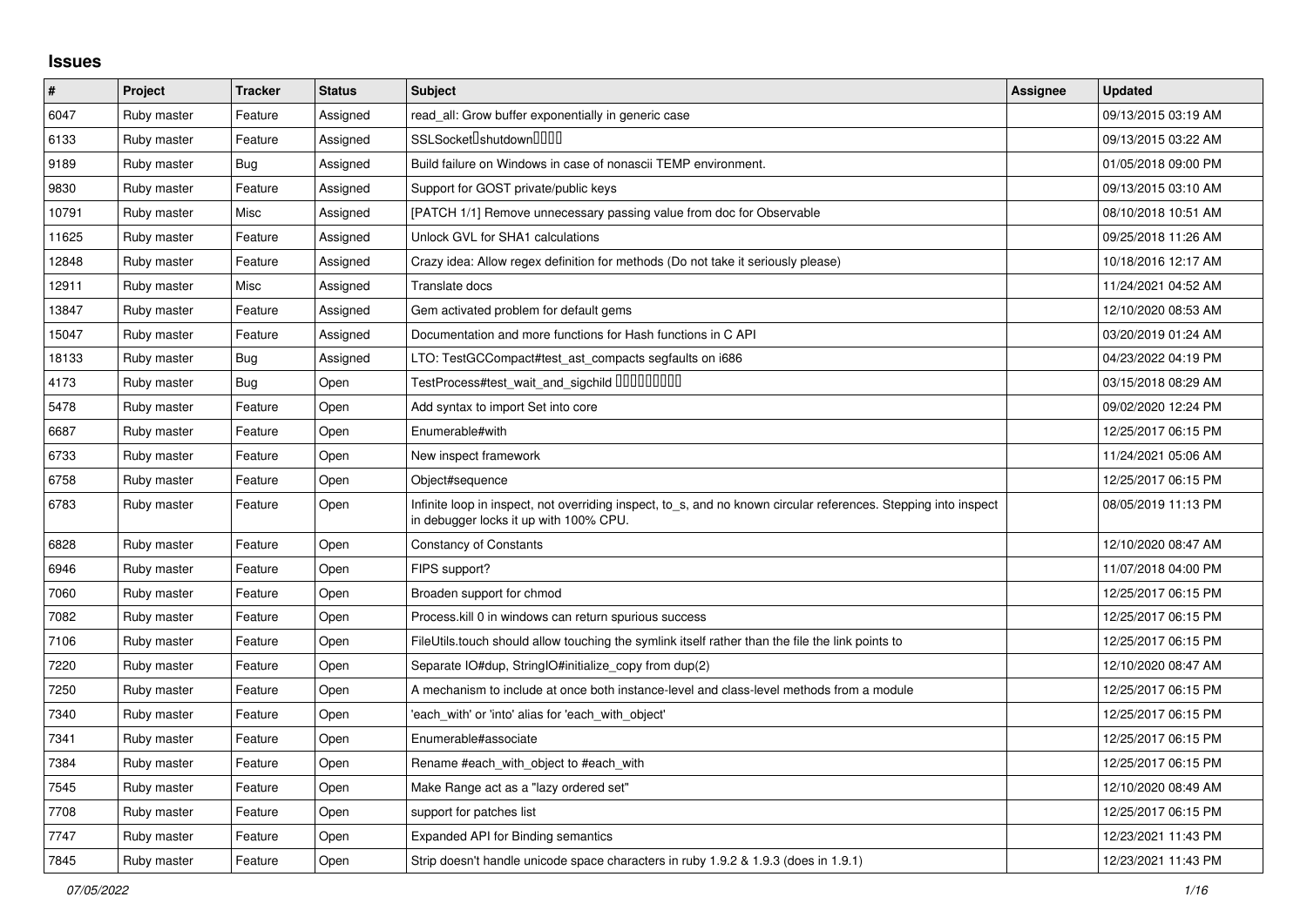| $\pmb{\#}$ | Project     | <b>Tracker</b> | <b>Status</b> | <b>Subject</b>                                                                                  | <b>Assignee</b> | <b>Updated</b>      |
|------------|-------------|----------------|---------------|-------------------------------------------------------------------------------------------------|-----------------|---------------------|
| 7895       | Ruby master | Feature        | Open          | Exception#backtrace_locations to go with Thread#backtrace_locations and Kernel#caller_locations |                 | 12/23/2021 11:43 PM |
| 7981       | Ruby master | Feature        | Open          | ruby does not respect --                                                                        |                 | 02/28/2013 02:49 PM |
| 8046       | Ruby master | Feature        | Open          | allow Object#extend to take a block                                                             |                 | 12/25/2017 06:15 PM |
| 8088       | Ruby master | Feature        | Open          | Method#parameters (and friends) should provide useful information about core methods            |                 | 12/23/2021 11:43 PM |
| 8184       | Ruby master | Feature        | Open          | Avoid the creation of meaningless ranges (nil, false, true)                                     |                 | 03/29/2013 11:16 PM |
| 8185       | Ruby master | <b>Bug</b>     | Open          | Thread/fork issue                                                                               |                 | 12/30/2019 03:00 AM |
| 8206       | Ruby master | Feature        | Open          | Should Ruby core implement String#blank?                                                        |                 | 04/28/2016 02:05 PM |
| 8259       | Ruby master | Feature        | Open          | Atomic attributes accessors                                                                     |                 | 12/23/2021 11:43 PM |
| 8272       | Ruby master | Feature        | Open          | Transfer feature tracking to CommonRuby                                                         |                 | 12/23/2021 11:40 PM |
| 8275       | Ruby master | Feature        | Open          | Add Module#public_const_get                                                                     |                 | 12/23/2021 11:43 PM |
| 8291       | Ruby master | Feature        | Open          | Allow retrieving the root Fiber of a Thread                                                     |                 | 12/23/2021 11:43 PM |
| 8321       | Ruby master | Feature        | Open          | Ripper: I would like coordinates for keywords                                                   |                 | 05/10/2013 07:01 PM |
| 8366       | Ruby master | Feature        | Open          | Exception.message take time to execute depending on the instance variables                      |                 | 09/22/2014 06:41 AM |
| 8404       | Ruby master | Feature        | Open          | virtual, hooked or read only global variabels for ruby only code too                            |                 | 05/14/2013 09:19 PM |
| 8437       | Ruby master | Feature        | Open          | custom operators, unicode                                                                       |                 | 08/30/2015 03:05 AM |
| 8452       | Ruby master | Feature        | Open          | Kernel#otherwise to rewrite code like (obj    default obj).do smth                              |                 | 05/26/2013 08:41 PM |
| 8494       | Ruby master | Feature        | Open          | Safe method for defensive copies. alternative to 'dup'                                          |                 | 06/05/2013 04:26 PM |
| 8506       | Ruby master | Feature        | Open          | Object#iter_for / Object#to_iter                                                                |                 | 06/10/2013 05:21 PM |
| 8544       | Ruby master | Feature        | Open          | OpenURI should open 'file://' URIs                                                              |                 | 12/12/2015 04:30 PM |
| 8564       | Ruby master | Feature        | Open          | Extend Module#attr methods                                                                      |                 | 02/05/2015 07:39 PM |
| 8566       | Ruby master | Feature        | Open          | [PATCH] Allow to configure additional preludes                                                  |                 | 12/10/2014 01:13 PM |
| 8570       | Ruby master | Feature        | Open          | Better mechanisms to safely load classes concurrently                                           |                 | 12/23/2021 11:43 PM |
| 8598       | Ruby master | Feature        | Open          | Expose information whether a timezone offset has been explicitly set on DateTime object         |                 | 07/03/2013 08:27 PM |
| 8614       | Ruby master | Feature        | Open          | Object#singleton_class with a block                                                             |                 | 07/12/2013 10:14 AM |
| 8619       | Ruby master | Feature        | Open          | <b>Standard Profiling API</b>                                                                   |                 | 12/23/2021 11:43 PM |
| 8626       | Ruby master | Feature        | Open          | Add a Set coercion method to the standard lib: Set(possible_set)                                |                 | 12/23/2021 11:43 PM |
| 8635       | Ruby master | Feature        | Open          | attr accessor with default block                                                                |                 | 12/23/2021 11:43 PM |
| 8640       | Ruby master | Feature        | Open          | Add Time#elapsed to return nanoseconds since creation                                           |                 | 12/23/2021 11:43 PM |
| 8681       | Ruby master | Feature        | Open          | Net::HTTP should set TCP_NODELAY for requests with body                                         |                 | 12/23/2021 11:43 PM |
| 8688       | Ruby master | Feature        | Open          | #sprintf should accept strings as keys                                                          |                 | 07/26/2013 02:33 AM |
| 8714       | Ruby master | Feature        | Open          | Non-interpolated regular expression literal                                                     |                 | 08/02/2013 08:00 PM |
| 8751       | Ruby master | Feature        | Open          | Add offsets to method#source_location                                                           |                 | 12/23/2021 11:43 PM |
| 8772       | Ruby master | Feature        | Open          | Hash alias #  merge, and the case for Hash and Array polymorphism                               |                 | 12/25/2017 06:15 PM |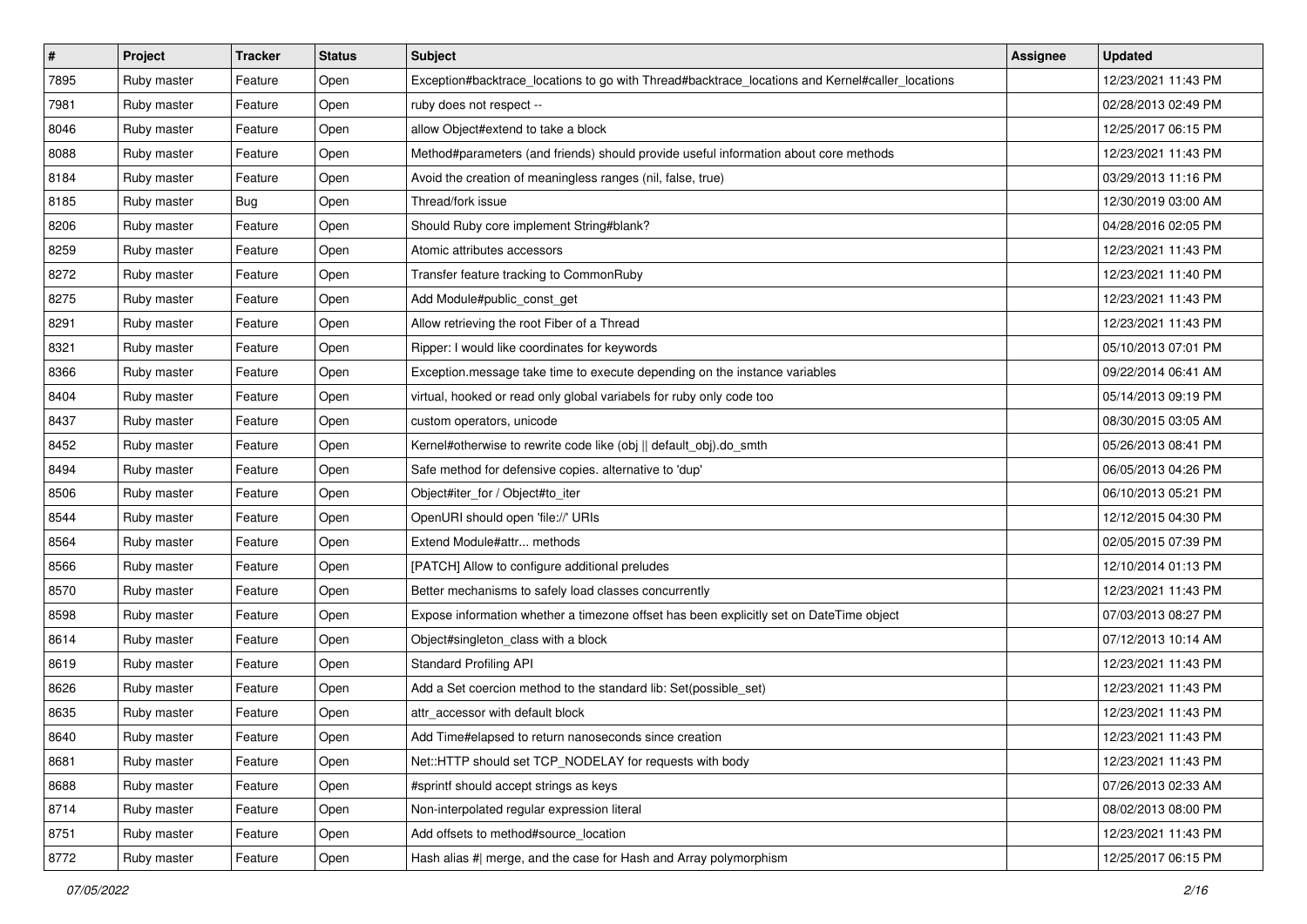| $\vert$ # | Project     | <b>Tracker</b> | <b>Status</b> | Subject                                                                                                                                | <b>Assignee</b> | <b>Updated</b>      |
|-----------|-------------|----------------|---------------|----------------------------------------------------------------------------------------------------------------------------------------|-----------------|---------------------|
| 8786      | Ruby master | Feature        | Open          | Process.clock_gettime(:realtime)                                                                                                       |                 | 08/15/2013 10:33 PM |
| 8807      | Ruby master | Feature        | Open          | Custom literals                                                                                                                        |                 | 12/10/2020 08:53 AM |
| 8827      | Ruby master | Feature        | Open          | A method that flips the receiver and the first argument                                                                                |                 | 08/29/2013 05:59 AM |
| 8834      | Ruby master | Feature        | Open          | Kernel#load relative                                                                                                                   |                 | 04/18/2019 11:41 PM |
| 8848      | Ruby master | Feature        | Open          | Syntax for binary strings                                                                                                              |                 | 12/23/2021 11:43 PM |
| 8853      | Ruby master | Feature        | Open          | Should String#sub(pattern) returns an Enumerator?                                                                                      |                 | 07/13/2019 12:32 AM |
| 8862      | Ruby master | Feature        | Open          | getoptlong to accept user-provided commandline                                                                                         |                 | 09/04/2013 09:53 PM |
| 8896      | Ruby master | Feature        | Open          | #tap with missing block                                                                                                                |                 | 12/23/2021 11:43 PM |
| 8921      | Ruby master | Feature        | Open          | Allow select, reject, etc to accept a regex                                                                                            |                 | 04/04/2020 05:57 AM |
| 8947      | Ruby master | Feature        | Open          | make alias, alias_method, attr_* return name of the alias                                                                              |                 | 12/23/2021 11:43 PM |
| 8961      | Ruby master | Feature        | Open          | Synchronizable module to easily wrap methods in a mutex                                                                                |                 | 12/23/2021 11:43 PM |
| 8967      | Ruby master | Feature        | Open          | add uninclude and unextend method                                                                                                      |                 | 09/30/2013 02:18 PM |
| 8970      | Ruby master | Feature        | Open          | Array.zip and Array.product                                                                                                            |                 | 09/12/2019 03:40 AM |
| 8987      | Ruby master | Feature        | Open          | map/collect extension which handles arguments                                                                                          |                 | 01/05/2018 09:00 PM |
| 8994      | Ruby master | Feature        | Open          | add methods for Float to get if an NaN is quiet or not, also add class methods for Float to "generate" an<br>quiet NaN and an loud NaN |                 | 10/21/2019 10:38 PM |
| 9049      | Ruby master | Feature        | Open          | Shorthands (a:b, *) for inclusive indexing                                                                                             |                 | 03/15/2018 12:26 AM |
| 9095      | Ruby master | Feature        | Open          | Allow `Symbol#to_proc` to take arguments                                                                                               |                 | 11/10/2013 04:25 AM |
| 9111      | Ruby master | Feature        | Open          | Encoding-free String comparison                                                                                                        |                 | 11/21/2013 04:35 PM |
| 9116      | Ruby master | Feature        | Open          | String#rsplit missing                                                                                                                  |                 | 04/27/2017 10:00 AM |
| 9145      | Ruby master | Feature        | Open          | Queue#pop(true) return nil if empty instead of raising ThreadError                                                                     |                 | 01/01/2018 07:41 PM |
| 9174      | Ruby master | Feature        | Open          | value receiving block for Hash#has_key?                                                                                                |                 | 11/29/2013 06:33 AM |
| 9185      | Ruby master | Feature        | Open          | Add alias_class_method or class_alias functionality                                                                                    |                 | 01/05/2018 09:00 PM |
| 9253      | Ruby master | Feature        | Open          | Regexp named match and case statement                                                                                                  |                 | 01/05/2018 09:00 PM |
| 9260      | Ruby master | Feature        | Open          | make FileUtils.rm rf raise on errors                                                                                                   |                 | 12/19/2013 12:27 AM |
| 9355      | Ruby master | Feature        | Open          | Re: Rename method id to method name in TracePoint class                                                                                |                 | 07/12/2019 03:45 AM |
| 9400      | Ruby master | Feature        | Open          | Respect constant lookup when using `raise`                                                                                             |                 | 07/12/2019 03:36 AM |
| 9401      | Ruby master | Feature        | Open          | Yet another syntax for literal anonymous functions (lambdas)                                                                           |                 | 12/23/2021 11:43 PM |
| 9402      | Ruby master | Feature        | Open          | A syntax to specify the default value of a hash                                                                                        |                 | 12/23/2021 11:43 PM |
| 9435      | Ruby master | <b>Bug</b>     | Open          | Kernel.system problem                                                                                                                  |                 | 12/30/2019 03:00 AM |
| 9445      | Ruby master | Feature        | Open          | Support emitting 1.9 Symbol keyword Hash syntax when pretty printing Hashes                                                            |                 | 01/24/2014 06:01 AM |
| 9515      | Ruby master | Feature        | Open          | 'IO.each' and 'CSV.each'                                                                                                               |                 | 01/04/2020 05:41 PM |
| 9516      | Ruby master | Misc           | Open          | Consolidate all deprecation messages to one or more helper methods                                                                     |                 | 02/13/2014 05:11 PM |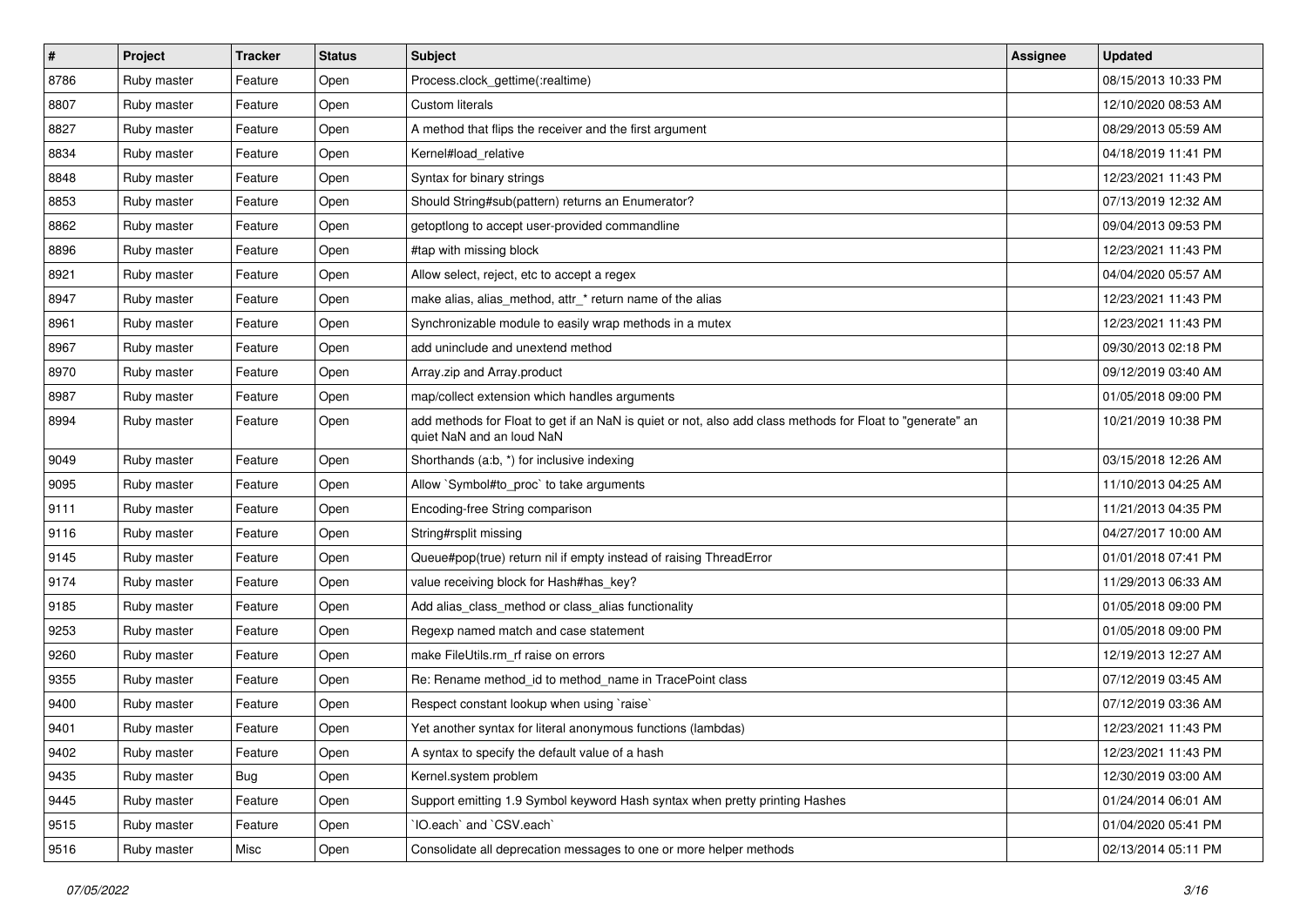| $\vert$ # | Project     | <b>Tracker</b> | <b>Status</b> | <b>Subject</b>                                                                                                                                                                    | Assignee | <b>Updated</b>      |
|-----------|-------------|----------------|---------------|-----------------------------------------------------------------------------------------------------------------------------------------------------------------------------------|----------|---------------------|
| 9522      | Ruby master | Feature        | Open          | Float("NaN"), Float("Infinity")                                                                                                                                                   |          | 02/16/2014 05:36 AM |
| 9527      | Ruby master | Feature        | Open          | make Net::HTTP.get_print not only to \$stdout but to an IO as a parameter                                                                                                         |          | 02/23/2014 06:04 AM |
| 9553      | Ruby master | Feature        | Open          | Make argument validation routine of a method an object                                                                                                                            |          | 02/22/2014 07:58 AM |
| 9556      | Ruby master | Feature        | Open          | Add HTTP#get block functionality to HTTP.get                                                                                                                                      |          | 02/23/2014 05:53 AM |
| 9557      | Ruby master | Feature        | Open          | Enumerator#next and Enumerator#peek with argument                                                                                                                                 |          | 04/11/2014 07:00 PM |
| 9585      | Ruby master | Feature        | Open          | Add Object#in? to make ruby easier to read                                                                                                                                        |          | 03/15/2014 04:49 PM |
| 9613      | Ruby master | Feature        | Open          | Warn about unsafe ossl ciphers                                                                                                                                                    |          | 09/13/2015 03:27 AM |
| 9667      | Ruby master | Feature        | Open          | Optimization of __FILE__ and __dir__                                                                                                                                              |          | 03/25/2014 04:48 AM |
| 9686      | Ruby master | Feature        | Open          | Syntax for symbols used in hashes                                                                                                                                                 |          | 12/23/2021 11:43 PM |
| 9724      | Ruby master | Misc           | Open          | Warnings in Ruby: allow per-file directives to i.e. suppress warnings                                                                                                             |          | 04/10/2014 06:21 PM |
| 9725      | Ruby master | Feature        | Open          | Do not inspect NameError target object unless verbose                                                                                                                             |          | 05/08/2015 02:18 AM |
| 9760      | Ruby master | Bug            | Open          | mkmf does not allow for linking against custom libraries when a system library is present                                                                                         |          | 05/24/2016 08:11 AM |
| 9779      | Ruby master | Feature        | Open          | Add Module#descendents                                                                                                                                                            |          | 01/05/2018 09:00 PM |
| 9784      | Ruby master | Feature        | Open          | Alias URI#merge to URI#join                                                                                                                                                       |          | 04/29/2014 05:42 AM |
| 9804      | Ruby master | Feature        | Open          | File::CREATE as a synonym for File::CREAT                                                                                                                                         |          | 12/23/2021 11:43 PM |
| 9807      | Ruby master | Feature        | Open          | String.new with block                                                                                                                                                             |          | 05/07/2014 05:54 AM |
| 9832      | Ruby master | Misc           | Open          | better concurrency in threads                                                                                                                                                     |          | 05/12/2014 12:33 PM |
| 9853      | Ruby master | Feature        | Open          | Please consider quoted generation of hash like in %h( foo bar bee blaa)                                                                                                           |          | 05/19/2014 04:43 PM |
| 9871      | Ruby master | Feature        | Open          | load a ruby library which doesn't have extension                                                                                                                                  |          | 05/28/2014 10:07 AM |
| 9887      | Ruby master | Feature        | Open          | Add uninclude please                                                                                                                                                              |          | 05/31/2014 01:33 PM |
| 9909      | Ruby master | Feature        | Open          | why shouldn't constant lookup check the nesting of module's name                                                                                                                  |          | 06/07/2014 02:18 AM |
| 9918      | Ruby master | Feature        | Open          | Exception#cause should be shown in output and #inspect                                                                                                                            |          | 07/13/2015 02:32 PM |
| 9929      | Ruby master | Feature        | Open          | add with_default method to Hash                                                                                                                                                   |          | 06/11/2014 12:08 AM |
| 9941      | Ruby master | Feature        | Open          | Issue a warning when `module` or `class` keyword causes re-initialization of a constant that will become the<br>module/class name, instead of creating/reopening the module/class |          | 12/23/2021 11:43 PM |
| 9947      | Ruby master | Feature        | Open          | Make `Object#send` and `Object#method` private                                                                                                                                    |          | 12/23/2021 11:43 PM |
| 9953      | Ruby master | Feature        | Open          | set_trace_func values which could be frozen or symbols                                                                                                                            |          | 06/19/2014 10:44 PM |
| 9992      | Ruby master | Feature        | Open          | Access Modifiers (Internal Interfaces)                                                                                                                                            |          | 12/18/2017 03:04 PM |
| 10000     | Ruby master | Feature        | Open          | format width and precision with symbol hash                                                                                                                                       |          | 07/01/2014 01:25 AM |
| 10051     | Ruby master | Feature        | Open          | nbsp isn't remove with trim                                                                                                                                                       |          | 07/17/2014 08:02 AM |
| 10152     | Ruby master | Feature        | Open          | String#strip doesn't remove non-breaking space                                                                                                                                    |          | 04/12/2015 07:36 PM |
| 10168     | Ruby master | Feature        | Open          | Native Object#inspect method should single quote strings that don't need to be double quoted                                                                                      |          | 01/01/2016 08:27 PM |
| 10175     | Ruby master | Feature        | Open          | There's no reason to prefer Proc.new over Kernel#proc anymore                                                                                                                     |          | 11/10/2014 11:07 PM |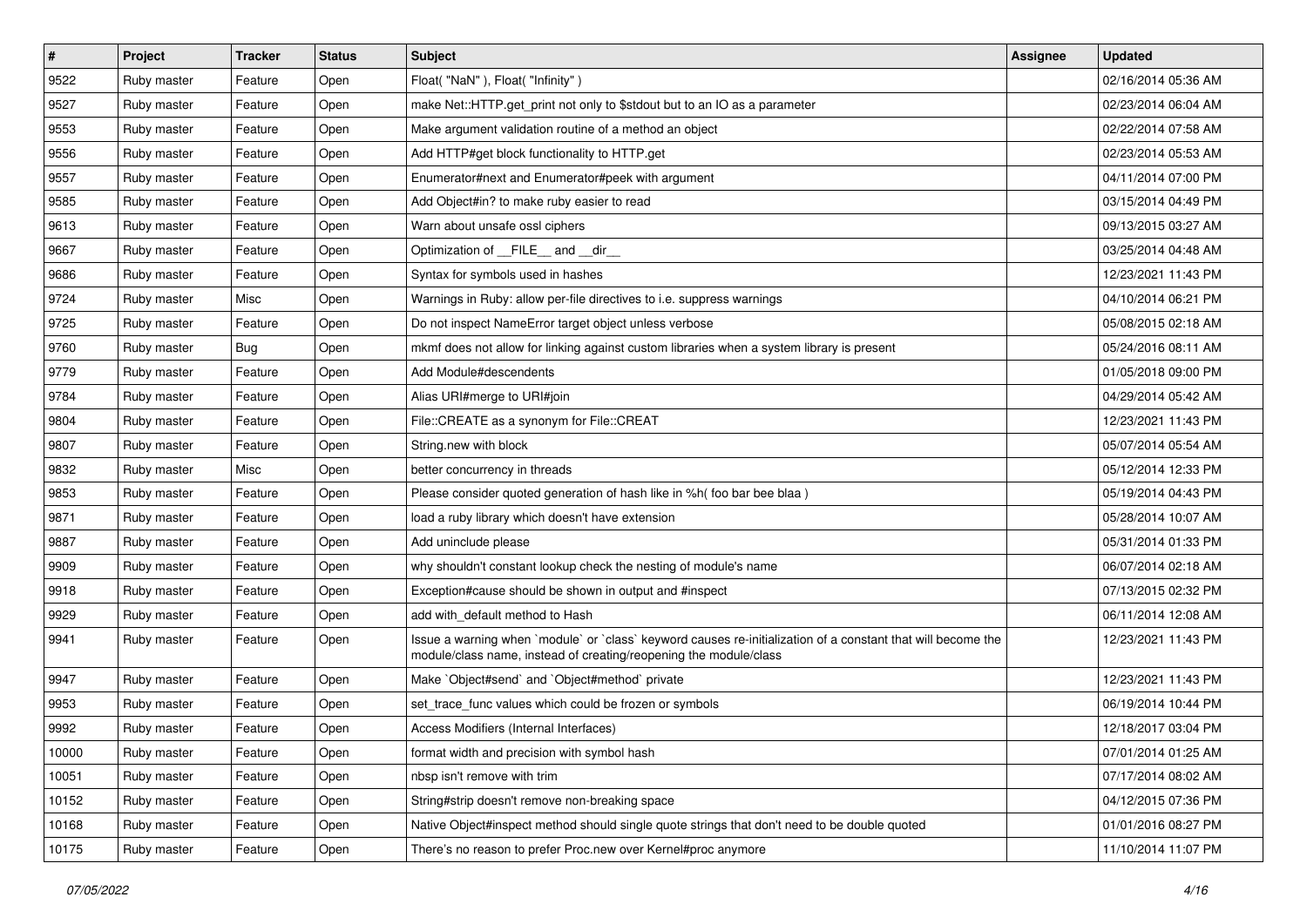| $\vert$ # | Project     | <b>Tracker</b> | <b>Status</b> | Subject                                                                                                                                    | Assignee | <b>Updated</b>      |
|-----------|-------------|----------------|---------------|--------------------------------------------------------------------------------------------------------------------------------------------|----------|---------------------|
| 10176     | Ruby master | Feature        | Open          | Document how to perform net/http calls in parallel                                                                                         |          | 08/27/2014 10:46 PM |
| 10177     | Ruby master | Feature        | Open          | Hash#has_key? and Hash#has_value? should be deprecated                                                                                     |          | 09/19/2014 06:01 PM |
| 10179     | Ruby master | Feature        | Open          | Net::HTTP::Get.new("https://google.com").basic_auth(user_name, password) should throw exception<br>stating the need to set use_ssl to true |          | 09/13/2015 03:25 AM |
| 10181     | Ruby master | Feature        | Open          | New method File.openat()                                                                                                                   |          | 10/22/2015 12:12 PM |
| 10183     | Ruby master | Feature        | Open          | An alternative name for method `class`                                                                                                     |          | 10/31/2017 11:42 AM |
| 10215     | Ruby master | Feature        | Open          | prohibit subclassing for classes without allocator in Ruby                                                                                 |          | 09/08/2014 07:29 AM |
| 10217     | Ruby master | Feature        | Open          | Dir constructor similar to Pathname constructor                                                                                            |          | 12/23/2021 11:43 PM |
| 10225     | Ruby master | Feature        | Open          | [PATCH] *math.c: New method Math.normcdf                                                                                                   |          | 01/05/2018 09:01 PM |
| 10237     | Ruby master | Feature        | Open          | Transform all elements of one Encoding into another Encoding for Array and Hash                                                            |          | 01/05/2018 09:01 PM |
| 10251     | Ruby master | Feature        | Open          | URI: Support wildcards (globbing) in no_proxy                                                                                              |          | 12/16/2015 05:22 AM |
| 10255     | Ruby master | Feature        | Open          | Math.log: check domain of base argument                                                                                                    |          | 01/27/2015 02:32 AM |
| 10273     | Ruby master | Feature        | Open          | Immutable Ruby                                                                                                                             |          | 12/23/2021 11:43 PM |
| 10305     | Ruby master | Feature        | Open          | Method for resolving all autoload statements / Add warning on autoload when used with chroot                                               |          | 09/29/2014 02:05 PM |
| 10308     | Ruby master | Feature        | Open          | Pipes in Ruby                                                                                                                              |          | 09/30/2014 11:21 PM |
| 10312     | Ruby master | Misc           | Open          | Give people more control over how the ruby parser sees code and lexical code elements (valid/invalid -<br>$to ggle$ options) + macros      |          | 01/20/2016 05:14 PM |
| 10318     | Ruby master | Feature        | Open          | [PATCH 0/n] Let underscore be positionally matched arg to omit binding obvious variable.                                                   |          | 12/10/2020 08:53 AM |
| 10320     | Ruby master | Feature        | Open          | require into module                                                                                                                        |          | 06/10/2021 08:15 AM |
| 10327     | Ruby master | Feature        | Open          | Bool/False/True module for '==='                                                                                                           |          | 10/15/2014 02:42 PM |
| 10331     | Ruby master | Feature        | Open          | String#to_r to recognize negative denominators                                                                                             |          | 10/06/2014 02:44 PM |
| 10332     | Ruby master | Feature        | Open          | Rational literal for mixed fractions                                                                                                       |          | 10/06/2014 02:55 PM |
| 10343     | Ruby master | Feature        | Open          | Postfix notations for 'when' and 'else' inside 'case' statement                                                                            |          | 10/08/2014 05:25 PM |
| 10366     | Ruby master | Feature        | Open          | New inspection form for rational                                                                                                           |          | 10/11/2014 12:50 AM |
| 10370     | Ruby master | Feature        | Open          | [PATCH] We don't need to check whether rb_block_call exists                                                                                |          | 01/29/2019 06:46 PM |
| 10371     | Ruby master | Feature        | Open          | Use Thread#handle_interrupt in MonitorMixin                                                                                                |          | 12/23/2021 11:43 PM |
| 10378     | Ruby master | Feature        | Open          | [PATCH 0/3] It's better $(1 + 0i)$ real? return true                                                                                       |          | 01/05/2018 09:01 PM |
| 10386     | Ruby master | Feature        | Open          | [PATCH 3/3] There is little possibility of using m_sqrt at complex.c                                                                       |          | 11/10/2014 11:10 PM |
| 10391     | Ruby master | Feature        | Open          | Provide %eISO-8859-1'string \xAA literal' string literals with explicit encoding                                                           |          | 10/28/2014 10:27 AM |
| 10424     | Ruby master | Misc           | Open          | Error message when sorting NaN                                                                                                             |          | 10/25/2014 02:13 PM |
| 10425     | Ruby master | Feature        | Open          | A predicate method to tell if a number is near another                                                                                     |          | 10/26/2014 01:47 AM |
| 10426     | Ruby master | Feature        | Open          | A predicate to express congruence                                                                                                          |          | 11/14/2014 02:11 AM |
| 10436     | Ruby master | Bug            | Open          | ruby -c and ripper inconsistency: m(&nil) {}                                                                                               |          | 08/27/2019 12:08 AM |
| 10455     | Ruby master | Feature        | Open          | [PATCH 0/n] Combine interface for creating new matrix                                                                                      |          | 10/29/2014 10:17 PM |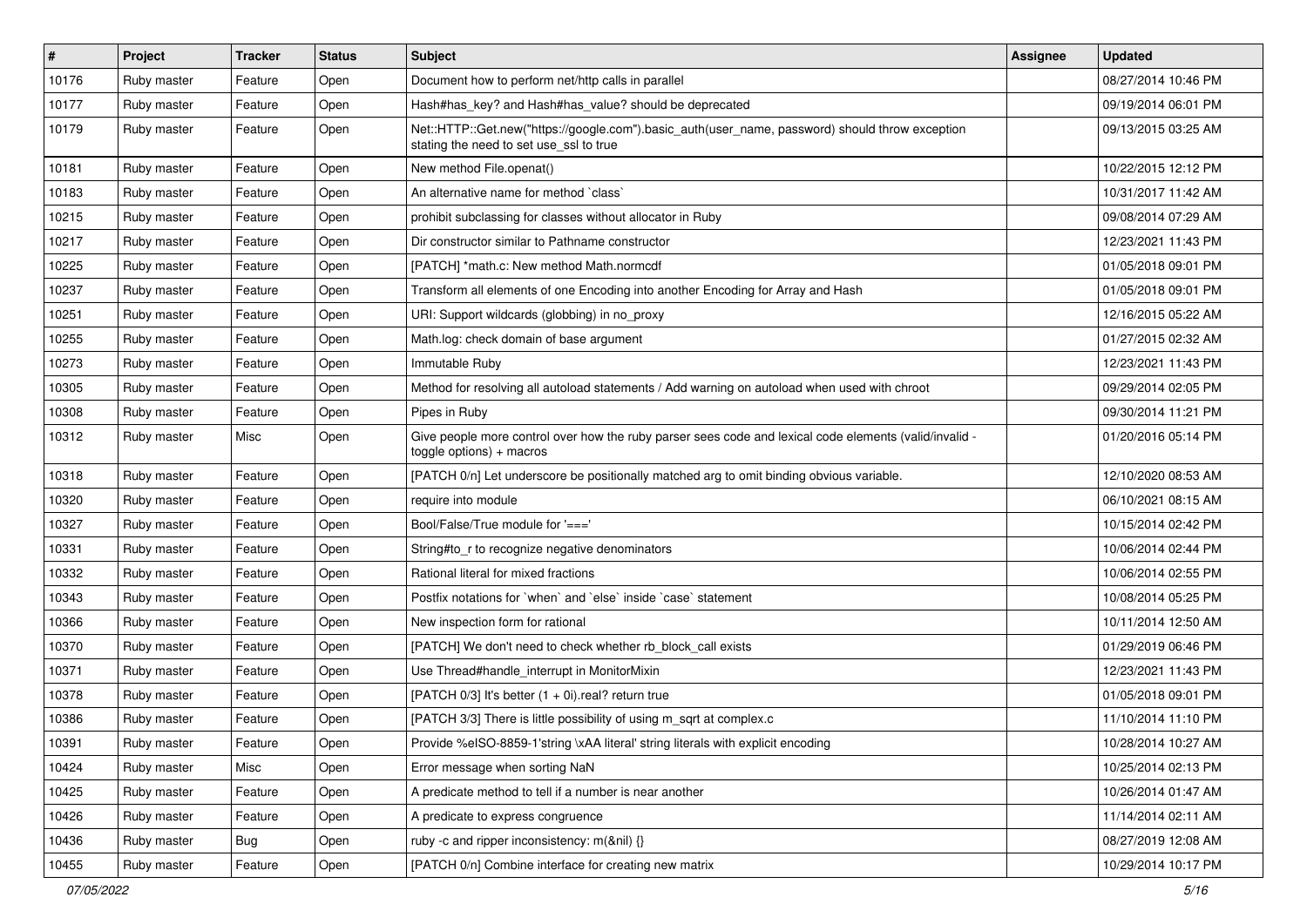| $\vert$ # | Project     | <b>Tracker</b> | <b>Status</b> | Subject                                                                                     | Assignee | <b>Updated</b>      |
|-----------|-------------|----------------|---------------|---------------------------------------------------------------------------------------------|----------|---------------------|
| 10473     | Ruby master | Feature        | Open          | Change Date#to_datetime to use local time                                                   |          | 07/23/2021 07:08 PM |
| 10474     | Ruby master | Feature        | Open          | [PATCH 1/1] Refactoring math.c (Combined some macros into one macro)                        |          | 11/10/2014 10:29 PM |
| 10477     | Ruby master | Feature        | Open          | Implicit interfaces                                                                         |          | 12/23/2021 11:43 PM |
| 10503     | Ruby master | Feature        | Open          | introduce InvalidPercentEncoding error for failed URI parsing                               |          | 01/05/2018 09:01 PM |
| 10505     | Ruby master | Feature        | Open          | [PATCH 2/n] DDDDDDDD./Object#eql? with block. (ja/en)                                       |          | 11/13/2014 05:52 PM |
| 10519     | Ruby master | Feature        | Open          | <b>TLS Renegotiation</b>                                                                    |          | 09/13/2015 03:29 AM |
| 10528     | Ruby master | Feature        | Open          | Allow line breaks instead of commas in arrays, hashes, argument lists, etc.                 |          | 12/23/2021 11:43 PM |
| 10548     | Ruby master | Feature        | Open          | remove callcc (Callcc is now going obsoleted. Please use Fiber.)                            |          | 04/18/2022 09:07 AM |
| 10552     | Ruby master | Feature        | Open          | [PATCH] Add Enumerable#frequencies and Enumerable#relative_frequencies                      |          | 11/30/2014 11:56 AM |
| 10561     | Ruby master | Feature        | Open          | Improve function of Thread::Backtrace::Location #path and #absolute_path                    |          | 09/24/2020 09:39 AM |
| 10585     | Ruby master | Feature        | Open          | struct: speedup struct.attr = $v$ for first 10 attributes and struct[:attr] for big structs |          | 06/30/2015 08:18 PM |
| 10589     | Ruby master | Feature        | Open          | [TracePoint API] Make THREAD_{BEGIN, END} events return some context information            |          | 12/11/2014 04:27 PM |
| 10602     | Ruby master | Feature        | Open          | Support multithreaded profiling                                                             |          | 07/09/2019 01:24 AM |
| 10634     | Ruby master | Feature        | Open          | Baselining with Benchmark                                                                   |          | 12/23/2021 11:43 PM |
| 10645     | Ruby master | Feature        | Open          | Consider adding support of .first to MatchData object like MatchData[0]                     |          | 12/25/2014 06:50 AM |
| 10658     | Ruby master | Feature        | Open          | ThreadGroup local variables                                                                 |          | 01/28/2016 07:20 AM |
| 10663     | Ruby master | Feature        | Open          | Consider adding support for String input to File. methods                                   |          | 01/05/2015 12:47 AM |
| 10683     | Ruby master | Feature        | Open          | fix inconsistent behavior of Kernel. Hash()                                                 |          | 01/02/2015 06:00 AM |
| 10701     | Ruby master | Feature        | Open          | Class: Array 2 New methods                                                                  |          | 01/08/2015 07:21 AM |
| 10726     | Ruby master | Feature        | Open          | [PATCH 4/4] * New methods: Set#power                                                        |          | 01/28/2015 07:48 AM |
| 10728     | Ruby master | Feature        | Open          | Warning for Fixnum#size to use RbConfig::SIZEOF['long']                                     |          | 01/11/2015 04:23 PM |
| 10729     | Ruby master | Feature        | Open          | Array method to subtract in place                                                           |          | 01/11/2015 02:29 PM |
| 10755     | Ruby master | Feature        | Open          | Use rb_define_alias instead of rb_define_method for rb_cHash                                |          | 07/27/2021 11:09 AM |
| 10770     | Ruby master | Feature        | Open          | chr and ord behavior for ill-formed byte sequences and surrogate code points                |          | 01/22/2015 10:19 AM |
| 10783     | Ruby master | Misc           | Open          | String#concat has an "appending" behavior                                                   |          | 08/08/2018 03:08 AM |
| 10793     | Ruby master | Feature        | Open          | Infrastructure/Release-Management: Sign releases                                            |          | 02/12/2016 09:20 PM |
| 10829     | Ruby master | Feature        | Open          | Add to_proc method to the Array class                                                       |          | 12/23/2021 11:43 PM |
| 10851     | Ruby master | Feature        | Open          | Introduce Regexp#fetch                                                                      |          | 02/13/2015 11:15 AM |
| 10863     | Ruby master | Feature        | Open          | allow protected class methods to be callable from instance methods                          |          | 04/01/2015 06:11 PM |
| 10869     | Ruby master | Feature        | Open          | Add support for option to pre-compile Ruby files                                            |          | 02/23/2015 11:08 AM |
| 10879     | Ruby master | Feature        | Open          | UnboundMethod#to_proc                                                                       |          | 02/21/2015 07:56 PM |
| 10882     | Ruby master | Feature        | Open          | Provide Levenshtein distance implementation as part of stdlib                               |          | 02/26/2015 03:56 PM |
| 10927     | Ruby master | Feature        | Open          | [PATCH] Add default empty string to string replacements                                     |          | 03/04/2015 10:49 AM |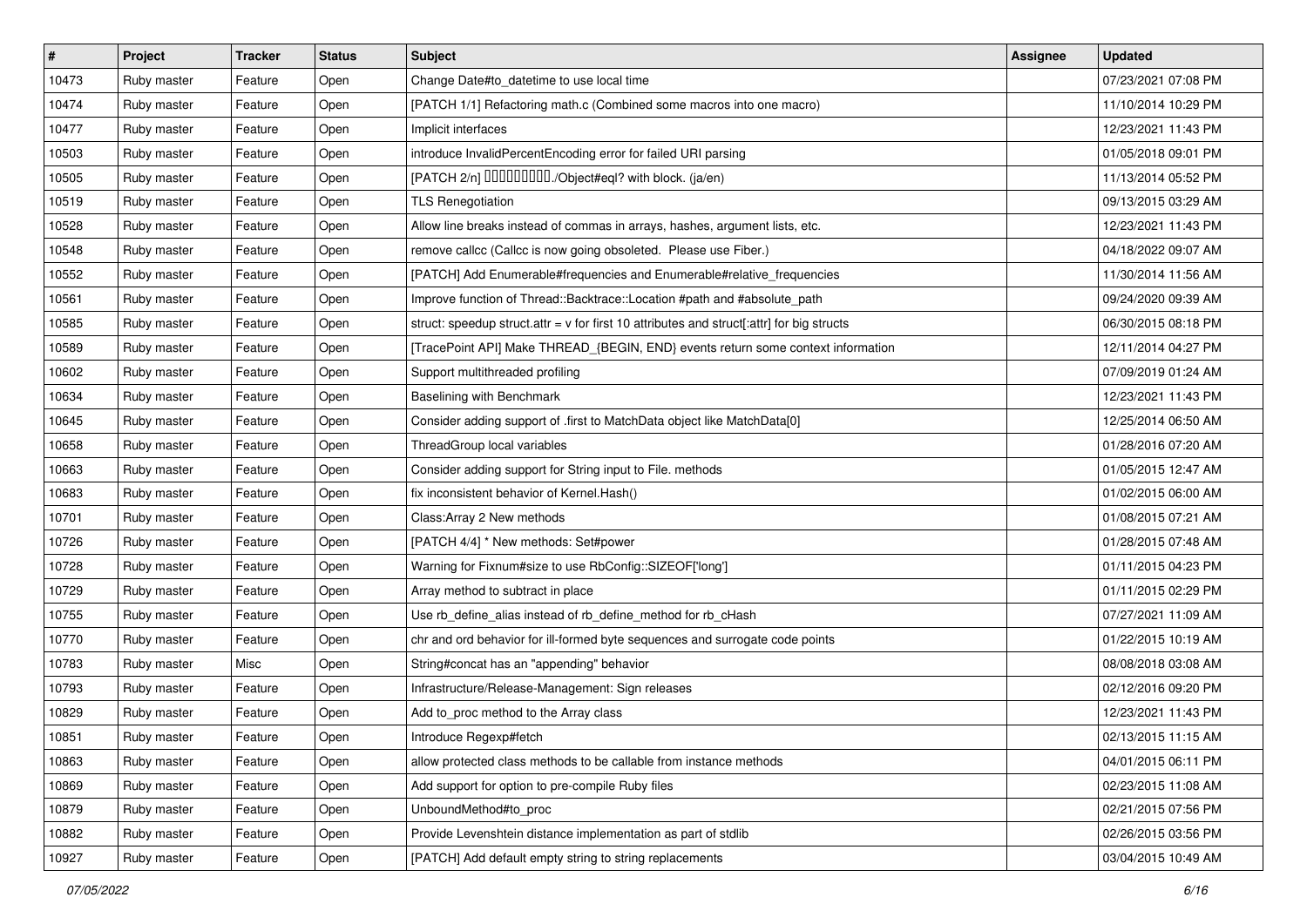| $\sharp$ | Project     | <b>Tracker</b> | <b>Status</b> | Subject                                                                                                            | Assignee | <b>Updated</b>      |
|----------|-------------|----------------|---------------|--------------------------------------------------------------------------------------------------------------------|----------|---------------------|
| 10949    | Ruby master | Feature        | Open          | Time is WB unprotected                                                                                             |          | 07/23/2015 05:55 PM |
| 10983    | Ruby master | Misc           | Open          | Why blocks make Ruby methods 439% slower?                                                                          |          | 11/10/2015 06:21 AM |
| 11026    | Ruby master | Feature        | Open          | How atomic should dynamic regexp with "once" flag be?                                                              |          | 12/23/2021 11:43 PM |
| 11064    | Ruby master | Bug            | Open          | #singleton_methods for objects with special singleton_class returns an empty array                                 |          | 01/31/2022 05:02 AM |
| 11100    | Ruby master | Feature        | Open          | Permit multiple captures with String[Regexp, ]                                                                     |          | 01/24/2016 08:42 AM |
| 11129    | Ruby master | Feature        | Open          | block-level hash destructuring only works for the last argument                                                    |          | 07/07/2019 05:11 AM |
| 11148    | Ruby master | Feature        | Open          | Add a way to require files, but not raise an exception when the file isn't found                                   |          | 05/13/2015 05:57 PM |
| 11177    | Ruby master | <b>Bug</b>     | Open          | DATALEOFILLLLLLLLLL                                                                                                |          | 05/25/2015 03:49 AM |
| 11183    | Ruby master | Bug            | Open          |                                                                                                                    |          | 05/26/2015 08:32 AM |
| 11230    | Ruby master | <b>Bug</b>     | Open          | Should rb_struct_s_members() be public API?                                                                        |          | 04/17/2021 05:06 PM |
| 11262    | Ruby master | Feature        | Open          | Make more objects behave like "Functions"                                                                          |          | 12/28/2019 09:47 PM |
| 11273    | Ruby master | Feature        | Open          | [PATCH] Make it possible to `load` from a FIFO file                                                                |          | 07/23/2019 05:45 PM |
| 11295    | Ruby master | Misc           | Open          | Request for comments about error messages                                                                          |          | 10/22/2015 09:12 AM |
| 11305    | Ruby master | Feature        | Open          | [ipaddr] include the IP address in question within the InvalidAddressError exception message                       |          | 06/25/2015 04:25 AM |
| 11309    | Ruby master | Feature        | Open          | Iterator over string matches                                                                                       |          | 07/01/2015 08:35 AM |
| 11315    | Ruby master | Feature        | Open          | [PATCH] Add Array#^ for parity with other set-like operations.                                                     |          | 06/29/2015 05:05 AM |
| 11323    | Ruby master | Feature        | Open          | Documentation update on how uniq works / guarantee of order                                                        |          | 07/02/2015 03:34 AM |
| 11347    | Ruby master | Feature        | Open          | Errors with cause not reported properly to console                                                                 |          | 07/15/2015 04:39 PM |
| 11355    | Ruby master | Misc           | Open          | Exceptions inheriting from Timeout:: Error should behave the same way                                              |          | 07/15/2015 04:59 PM |
| 11361    | Ruby master | Feature        | Open          | proposal for easy method to nil-guard for generated variable name.                                                 |          | 02/21/2016 12:01 PM |
| 11373    | Ruby master | Feature        | Open          | Add command line option to query valid values for --dump                                                           |          | 07/27/2021 11:09 AM |
| 11388    | Ruby master | Feature        | Open          | SMTP Service Extension for Delivery Status Notifications                                                           |          | 02/06/2018 11:37 AM |
| 11415    | Ruby master | Feature        | Open          | autoload with a Proc                                                                                               |          | 10/21/2015 08:38 PM |
| 11428    | Ruby master | Feature        | Open          | system/exec/etc. should to_s their argument to restore Pathname functionality as it was in 1.8                     |          | 11/06/2016 02:17 AM |
| 11429    | Ruby master | Feature        | Open          | Local variable assignment via regex ===                                                                            |          | 08/10/2015 11:26 PM |
| 11431    | Ruby master | Feature        | Open          | [PATCH] rb_parser_compile_*: remove volatile arg                                                                   |          | 07/27/2021 07:27 AM |
| 11446    | Ruby master | Feature        | Open          | Possible work around for the requirement to supplying arguments like this: .map(&:method, <arguments>)</arguments> |          | 08/14/2015 04:40 PM |
| 11475    | Ruby master | Feature        | Open          | AST transforms                                                                                                     |          | 08/21/2015 11:14 AM |
| 11500    | Ruby master | Feature        | Open          | [RFC] rename Queue to UnboundedQueue                                                                               |          | 07/19/2021 07:48 AM |
| 11507    | Ruby master | Feature        | Open          | Net::HTTP should use TCP_CORK or TCP_NOPUSH to avoid fragmenting packets                                           |          | 09/04/2015 09:47 AM |
| 11514    | Ruby master | Bug            | Open          | AIX6.1 - Ruby 2.2.3 - Segmentation fault in :byteslice                                                             |          | 09/18/2015 07:39 AM |
| 11539    | Ruby master | Feature        | Open          | Support explicit declaration of volatile instance variables                                                        |          | 01/26/2021 03:30 PM |
| 11550    | Ruby master | Feature        | Open          | Current behaviour of super() is dangerous in the presence of more than one included modules.                       |          | 01/20/2016 08:44 AM |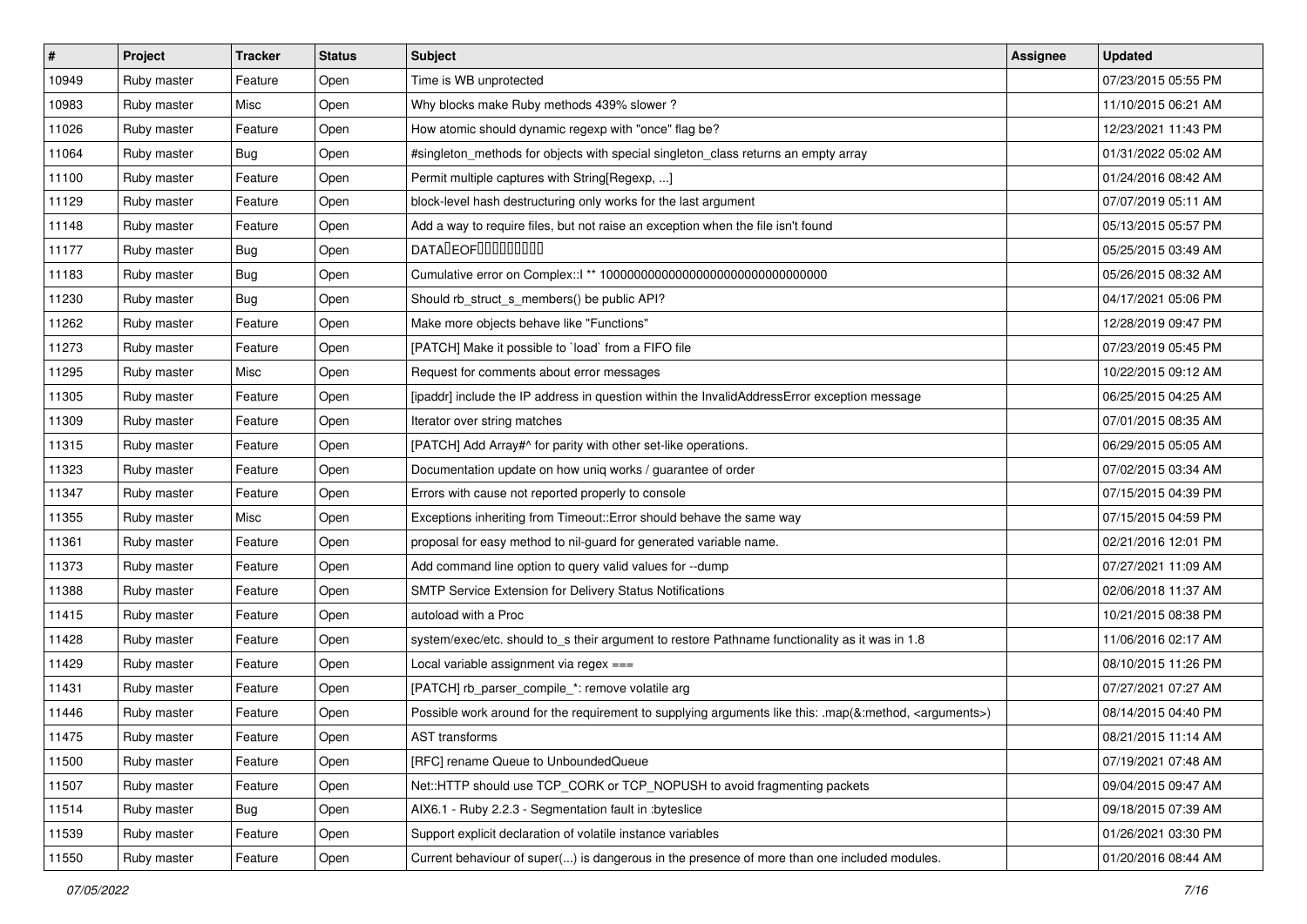| $\vert$ # | Project     | <b>Tracker</b> | <b>Status</b> | Subject                                                                                                                                     | Assignee | <b>Updated</b>      |
|-----------|-------------|----------------|---------------|---------------------------------------------------------------------------------------------------------------------------------------------|----------|---------------------|
| 11570     | Ruby master | Misc           | Open          | Clarify autoload chaining behavior                                                                                                          |          | 10/06/2015 04:52 PM |
| 11577     | Ruby master | Feature        | Open          | Add encodeURIComponent compatible API for URI                                                                                               |          | 10/09/2015 01:40 PM |
| 11582     | Ruby master | <b>Bug</b>     | Open          | On Solaris, Rational#** returns -Infinity for Rational(0) when passed a negative Float                                                      |          | 10/13/2015 03:12 AM |
| 11583     | Ruby master | Feature        | Open          | Add File#unlink                                                                                                                             |          | 10/12/2015 05:40 AM |
| 11588     | Ruby master | Feature        | Open          | Implement structured warnings                                                                                                               |          | 12/06/2015 08:48 PM |
| 11597     | Ruby master | Feature        | Open          | Add Linux-specific setfsuid(2)/setfsgid(2)                                                                                                  |          | 10/15/2015 10:08 PM |
| 11629     | Ruby master | Feature        | Open          | Implement Enhanced Mail System Status Codes (rfc1893)                                                                                       |          | 10/28/2015 10:38 AM |
| 11630     | Ruby master | Feature        | Open          | possibility to serialize Proc or Lambda                                                                                                     |          | 11/23/2015 01:34 PM |
| 11634     | Ruby master | Feature        | Open          | [PATCH] variable.c (rb_global_tbl): convert to id_table                                                                                     |          | 10/29/2015 08:11 PM |
| 11660     | Ruby master | Feature        | Open          | a falsy value (similar to js undefined) that facilitates forwarding of default arguments                                                    |          | 11/05/2019 07:33 PM |
| 11665     | Ruby master | Feature        | Open          | Support nested functions for better code organization                                                                                       |          | 11/16/2016 03:06 PM |
| 11690     | Ruby master | Feature        | Open          | Update Hash during multiple assignment                                                                                                      |          | 12/10/2015 12:26 PM |
| 11694     | Ruby master | Feature        | Open          | Numeric#nonpositive?, nonnegative?                                                                                                          |          | 11/16/2015 12:56 AM |
| 11700     | Ruby master | Feature        | Open          | positive flags for reverse lookup to socket                                                                                                 |          | 11/17/2015 02:48 AM |
| 11723     | Ruby master | Feature        | Open          | CGI library should give access to raw request body                                                                                          |          | 11/20/2015 07:06 PM |
| 11781     | Ruby master | Feature        | Open          | Would it be possible to alias .prepend() towards .unshift() for class Array by default?                                                     |          | 12/09/2015 12:46 PM |
| 11783     | Ruby master | Misc           | Open          | Do you have any idea if you have a budgets?                                                                                                 |          | 05/16/2019 09:06 PM |
| 11786     | Ruby master | Feature        | Open          | [PATCH] micro-optimize case dispatch even harder                                                                                            |          | 12/09/2015 09:58 AM |
| 11796     | Ruby master | Feature        | Open          | [PATCH] Refactor reduce call get stat()                                                                                                     |          | 12/09/2015 02:33 PM |
| 11815     | Ruby master | Feature        | Open          | Proposal for method `Array#difference`                                                                                                      |          | 07/20/2020 11:34 PM |
| 11817     | Ruby master | Feature        | Open          | map.parallel                                                                                                                                |          | 12/15/2015 04:28 AM |
| 11868     | Ruby master | Feature        | Open          | Proposal for RubyVM::InstructionSequence.compile to return an object containing the syntax error<br>information currently written to STDERR |          | 04/21/2016 05:49 AM |
| 11917     | Ruby master | Feature        | Open          | Add Range#length as an alias for size                                                                                                       |          | 01/30/2016 07:01 AM |
| 11923     | Ruby master | Feature        | Open          | Put Struct accessors into separate module to allow redefining them in Struct.new's block                                                    |          | 05/17/2016 06:37 AM |
| 11927     | Ruby master | Feature        | Open          | Return value for `Module#include` and `Module#prepend`                                                                                      |          | 09/02/2020 12:40 AM |
| 11939     | Ruby master | Feature        | Open          | Syntax sugar to apply a method replace a variable                                                                                           |          | 01/04/2016 09:49 AM |
| 11987     | Ruby master | Feature        | Open          | daemons can't show the backtrace of rb bug                                                                                                  |          | 01/13/2016 10:58 AM |
| 12006     | Ruby master | Feature        | Open          | return IO object from IO#print, IO#puts, IO#close_read, IO#close_write,                                                                     |          | 01/21/2016 12:42 PM |
| 12008     | Ruby master | Feature        | Open          | Immutable object graphs (a.k.a. deep freeze)                                                                                                |          | 06/27/2019 10:29 PM |
| 12017     | Ruby master | Feature        | Open          | [PATCH] dedupe string keys from Marshal.load                                                                                                |          | 01/25/2016 09:02 AM |
| 12021     | Ruby master | Feature        | Open          | Final instance variables                                                                                                                    |          | 12/23/2021 11:43 PM |
| 12023     | Ruby master | Feature        | Open          | Allow ivars to be used as method arguments                                                                                                  |          | 01/27/2016 09:58 AM |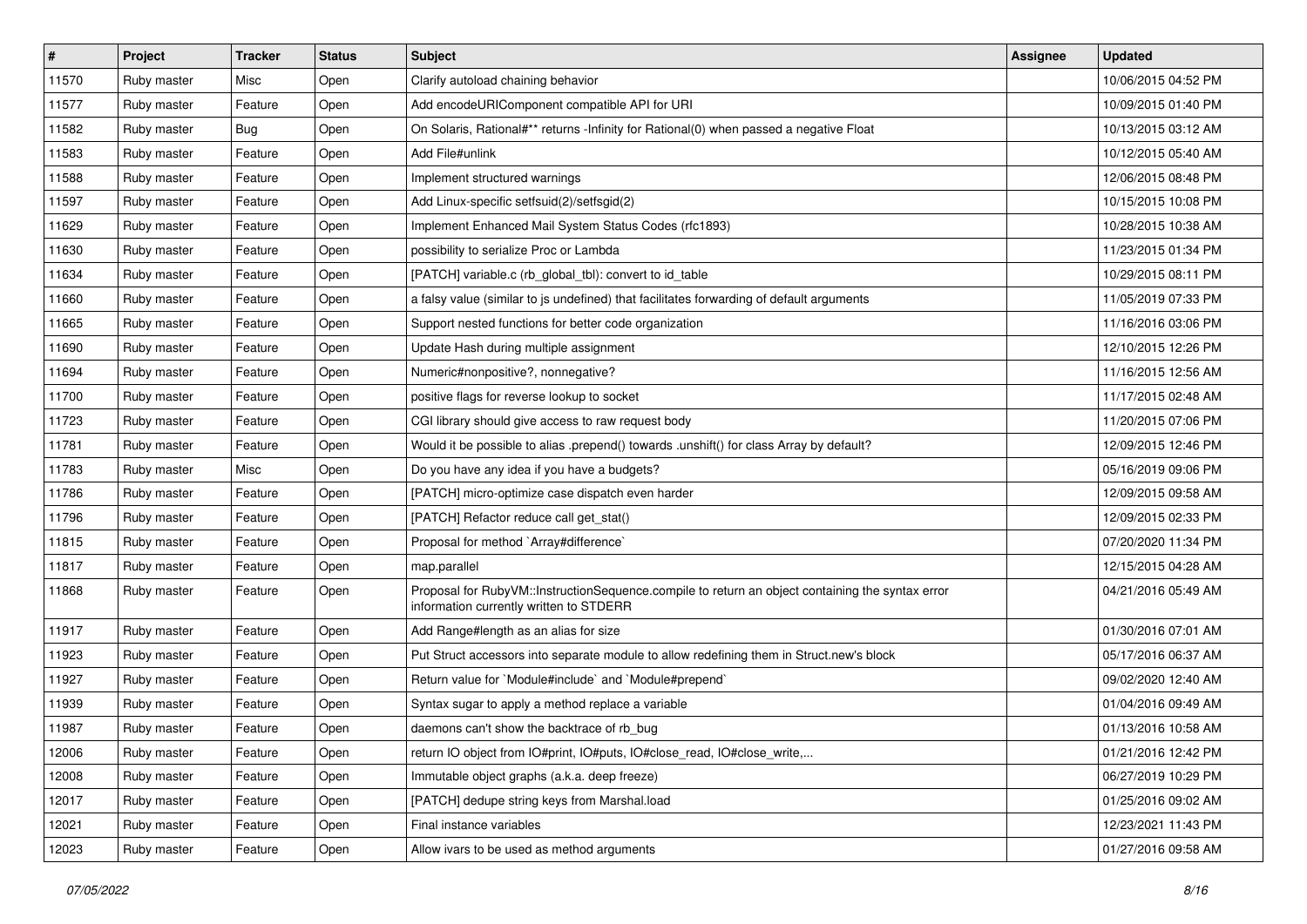| #     | Project     | <b>Tracker</b> | <b>Status</b> | <b>Subject</b>                                                                               | Assignee | <b>Updated</b>      |
|-------|-------------|----------------|---------------|----------------------------------------------------------------------------------------------|----------|---------------------|
| 12034 | Ruby master | Feature        | Open          | RegExp does not respect file encoding directive                                              |          | 02/13/2016 06:41 PM |
| 12041 | Ruby master | Feature        | Open          | Change the initializer of NameError to take a receiver as the third argument                 |          | 02/12/2016 05:37 AM |
| 12057 | Ruby master | Feature        | Open          | Allow methods with `yield` to be called without a block                                      |          | 12/23/2021 11:43 PM |
| 12059 | Ruby master | Feature        | Open          | `Array#single?`, `Hash#single?`                                                              |          | 02/10/2016 04:02 AM |
| 12077 | Ruby master | Feature        | Open          | Consolidate SSLSocket interface with TCPSocket                                               |          | 05/17/2016 06:37 AM |
| 12080 | Ruby master | Feature        | Open          | Enumerable#first, Array#last with block                                                      |          | 04/20/2016 03:51 AM |
| 12083 | Ruby master | Feature        | Open          | \$ and \$~ by Binding#local_variable_{get,set}                                               |          | 02/18/2016 04:35 AM |
| 12084 | Ruby master | Feature        | Open          | `Class#instance`                                                                             |          | 12/14/2021 08:52 PM |
| 12086 | Ruby master | Feature        | Open          | using: option for instance_eval etc.                                                         |          | 12/29/2019 07:46 PM |
| 12094 | Ruby master | Feature        | Open          | parameterized property assignment: $o.prop(arg) = 1$                                         |          | 03/17/2016 07:05 AM |
| 12110 | Ruby master | Feature        | Open          | Create a method to avoid vacuous truth?                                                      |          | 03/12/2016 08:01 AM |
| 12113 | Ruby master | Feature        | Open          | Global method inside Delegator causes NameError                                              |          | 03/01/2016 01:58 AM |
| 12114 | Ruby master | Feature        | Open          | $\texttt{SVERBOSE}$ = true is being ignored                                                  |          | 02/26/2016 02:00 PM |
| 12115 | Ruby master | Feature        | Open          | Add Symbol#call to allow to_proc shorthand with arguments                                    |          | 11/16/2018 09:49 AM |
| 12116 | Ruby master | Feature        | Open          | `Fixnum#divmod`, `Bignum#divmod` with multiple arguments                                     |          | 03/21/2016 02:00 PM |
| 12125 | Ruby master | Feature        | Open          | Proposal: Shorthand operator for Object#method                                               |          | 01/07/2022 06:23 PM |
| 12129 | Ruby master | Feature        | Open          | syntactic sugar for dynamic method dispatch `object_expression:method_name_expression(1, 2)` |          | 03/14/2016 01:35 AM |
| 12134 | Ruby master | Feature        | Open          | Comparison between 'true' and 'false'                                                        |          | 03/15/2016 12:41 PM |
| 12141 | Ruby master | Feature        | Open          | send and __send_                                                                             |          | 03/14/2016 01:32 AM |
| 12145 | Ruby master | Feature        | Open          | Aliashood between 'size' and 'length' is not consistent                                      |          | 06/27/2019 10:02 PM |
| 12165 | Ruby master | Feature        | Open          | Hash#first, Hash#last                                                                        |          | 03/12/2016 10:55 AM |
| 12173 | Ruby master | Feature        | Open          | `Time#till_now`                                                                              |          | 03/16/2016 10:19 AM |
| 12179 | Ruby master | Bug            | Open          | Build failure due to VPATH expansion                                                         |          | 04/14/2016 01:55 AM |
| 12211 | Ruby master | Feature        | Open          | introduce Date#first of month and Date#last of month                                         |          | 03/26/2016 12:58 AM |
| 12214 | Ruby master | Feature        | Open          | Inconsistent behaviour and lack of warnings/errors when referencing duplicated _variables    |          | 03/24/2016 04:58 PM |
| 12226 | Ruby master | Feature        | Open          | Dir.home with valid named user raises ArgumentError on Windows                               |          | 05/08/2016 10:06 AM |
| 12247 | Ruby master | Feature        | Open          | accept multiple arguments at Array#delete                                                    |          | 04/04/2016 10:16 PM |
| 12262 | Ruby master | Feature        | Open          | Anti-loop                                                                                    |          | 04/09/2016 05:30 AM |
| 12272 | Ruby master | Feature        | Open          | Accepting HTML entity name in string literal                                                 |          | 04/13/2016 05:16 AM |
| 12277 | Ruby master | Misc           | Open          | Coding rule: colum number                                                                    |          | 04/13/2016 06:32 PM |
| 12280 | Ruby master | <b>Bug</b>     | Open          | IO.copy_stream(IO, IO) fails with "pread() not implemented"                                  |          | 04/28/2016 05:51 AM |
| 12282 | Ruby master | Feature        | Open          | Hash#dig! for repeated applications of Hash#fetch                                            |          | 12/28/2018 05:31 AM |
| 12317 | Ruby master | Feature        | Open          | Name space of a module                                                                       |          | 09/04/2016 04:59 PM |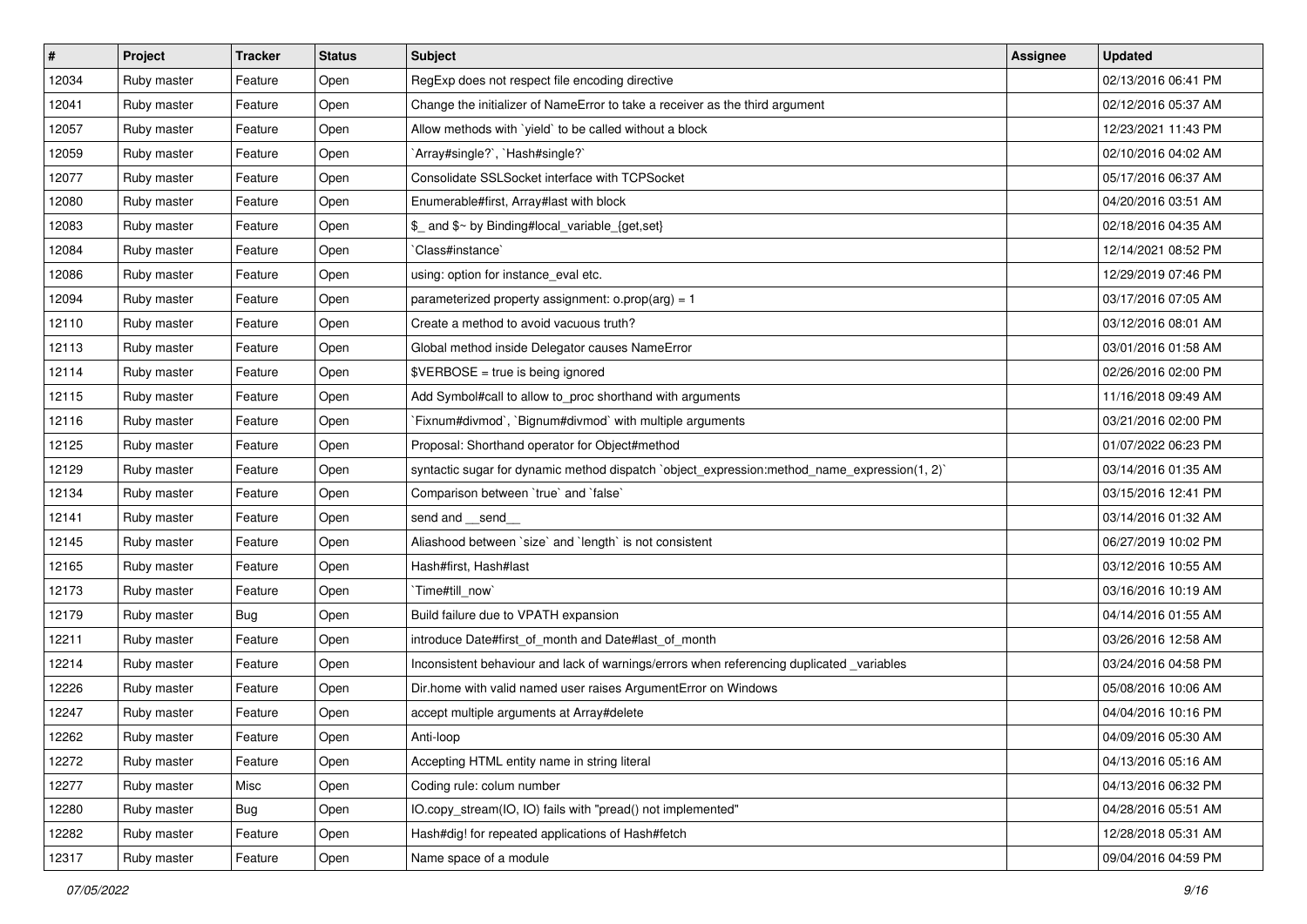| $\vert$ # | Project     | <b>Tracker</b> | <b>Status</b> | <b>Subject</b>                                                                                           | Assignee | <b>Updated</b>      |
|-----------|-------------|----------------|---------------|----------------------------------------------------------------------------------------------------------|----------|---------------------|
| 12319     | Ruby master | Feature        | Open          | Module#const_get` does not accept symbol with nested name                                                |          | 01/04/2020 07:24 PM |
| 12334     | Ruby master | Feature        | Open          | Final/Readonly Support for Fields / Instance Variables                                                   |          | 07/20/2016 01:49 AM |
| 12350     | Ruby master | Feature        | Open          | Introduce Array#find! that raises an error if element not found                                          |          | 07/19/2016 06:20 AM |
| 12378     | Ruby master | Feature        | Open          | arbitrary size Random.new_seed                                                                           |          | 05/13/2016 04:44 PM |
| 12380     | Ruby master | Feature        | Open          | 'Struct' as a subclass of 'Class'                                                                        |          | 05/14/2016 08:28 AM |
| 12403     | Ruby master | Feature        | Open          | Optimise Regexp#match?                                                                                   |          | 05/24/2016 05:54 AM |
| 12416     | Ruby master | Feature        | Open          | struct rb_id_table lacks mark function                                                                   |          | 09/22/2020 07:43 PM |
| 12435     | Ruby master | Feature        | Open          | Using connect_nonblock to open TCP connections in Net::HTTP#connect                                      |          | 06/06/2016 12:42 AM |
| 12455     | Ruby master | Feature        | Open          | Add a way for class String to determine whether it has only numbers / digits or not                      |          | 07/20/2016 03:13 AM |
| 12482     | Ruby master | Feature        | Open          | ArgumentError.new(nil) should give a better description                                                  |          | 06/16/2016 04:18 AM |
| 12500     | Ruby master | <b>Bug</b>     | Open          | TestProcess#test_aspawn_too_long_path fails on mips with "argument too big"                              |          | 12/29/2019 10:38 AM |
| 12523     | Ruby master | Feature        | Open          | `Object#values_at`                                                                                       |          | 01/05/2020 03:44 PM |
| 12573     | Ruby master | Feature        | Open          | Introduce a straightforward way to discover whether a process is running                                 |          | 04/19/2017 12:05 PM |
| 12586     | Ruby master | Feature        | Open          | Hash#sample                                                                                              |          | 08/10/2016 04:08 AM |
| 12589     | Ruby master | Feature        | Open          | VM performance improvement proposal                                                                      |          | 02/20/2018 05:00 AM |
| 12595     | Ruby master | Misc           | Open          | Documentation                                                                                            |          | 07/18/2016 04:39 PM |
| 12625     | Ruby master | Feature        | Open          | TypeError.assert, ArgumentError.assert                                                                   |          | 08/10/2016 04:36 AM |
| 12648     | Ruby master | Feature        | Open          | `Enumerable#sort_by` with descending option                                                              |          | 10/05/2017 10:24 AM |
| 12689     | Ruby master | Bug            | Open          | Thread isolation of $$~$ and $$$                                                                         |          | 04/01/2021 08:51 PM |
| 12700     | Ruby master | Feature        | Open          | regexg heredoc support                                                                                   |          | 11/24/2017 12:53 AM |
| 12731     | Ruby master | Feature        | Open          | rb_path_to_class should call custom const_defined? methods (take 2)                                      |          | 07/25/2019 06:13 PM |
| 12751     | Ruby master | Misc           | Open          | Incompatibility of Ruby 3                                                                                |          | 09/14/2016 12:48 PM |
| 12755     | Ruby master | Feature        | Open          | optimize instruction sequence                                                                            |          | 09/12/2016 07:05 AM |
| 12790     | Ruby master | Feature        | Open          | Better inspect for stdlib classes                                                                        |          | 02/27/2017 08:36 PM |
| 12802     | Ruby master | Feature        | Open          | Add BLAKE2 support to Digest                                                                             |          | 09/02/2019 05:58 AM |
| 12817     | Ruby master | Feature        | Open          | Consider adding method .sample() on class Hash (if this was not yet proposed)                            |          | 10/11/2016 12:57 AM |
| 12843     | Ruby master | Feature        | Open          | Proposal to add a new method to class File in order to determine the name of the file without any suffix |          | 10/17/2016 08:56 AM |
| 12858     | Ruby master | Feature        | Open          | Supporting batch-requiring of files in ruby                                                              |          | 10/23/2016 08:05 AM |
| 12867     | Ruby master | Feature        | Open          | Add ability to check validity of a URL                                                                   |          | 12/23/2021 11:43 PM |
| 12869     | Ruby master | Feature        | Open          | open-uri's open rejects `BOM' in encoding                                                                |          | 10/25/2016 05:06 AM |
| 12901     | Ruby master | Feature        | Open          | Anonymous functions without scope lookup overhead                                                        |          | 01/01/2022 12:30 PM |
| 12928     | Ruby master | Feature        | Open          | Use socket conect_timeout in net stdlib for open_timeout                                                 |          | 12/02/2019 09:20 PM |
| 12968     | Ruby master | Feature        | Open          | Allow default value via block for Integer(), Float() and Rational()                                      |          | 06/28/2017 05:53 PM |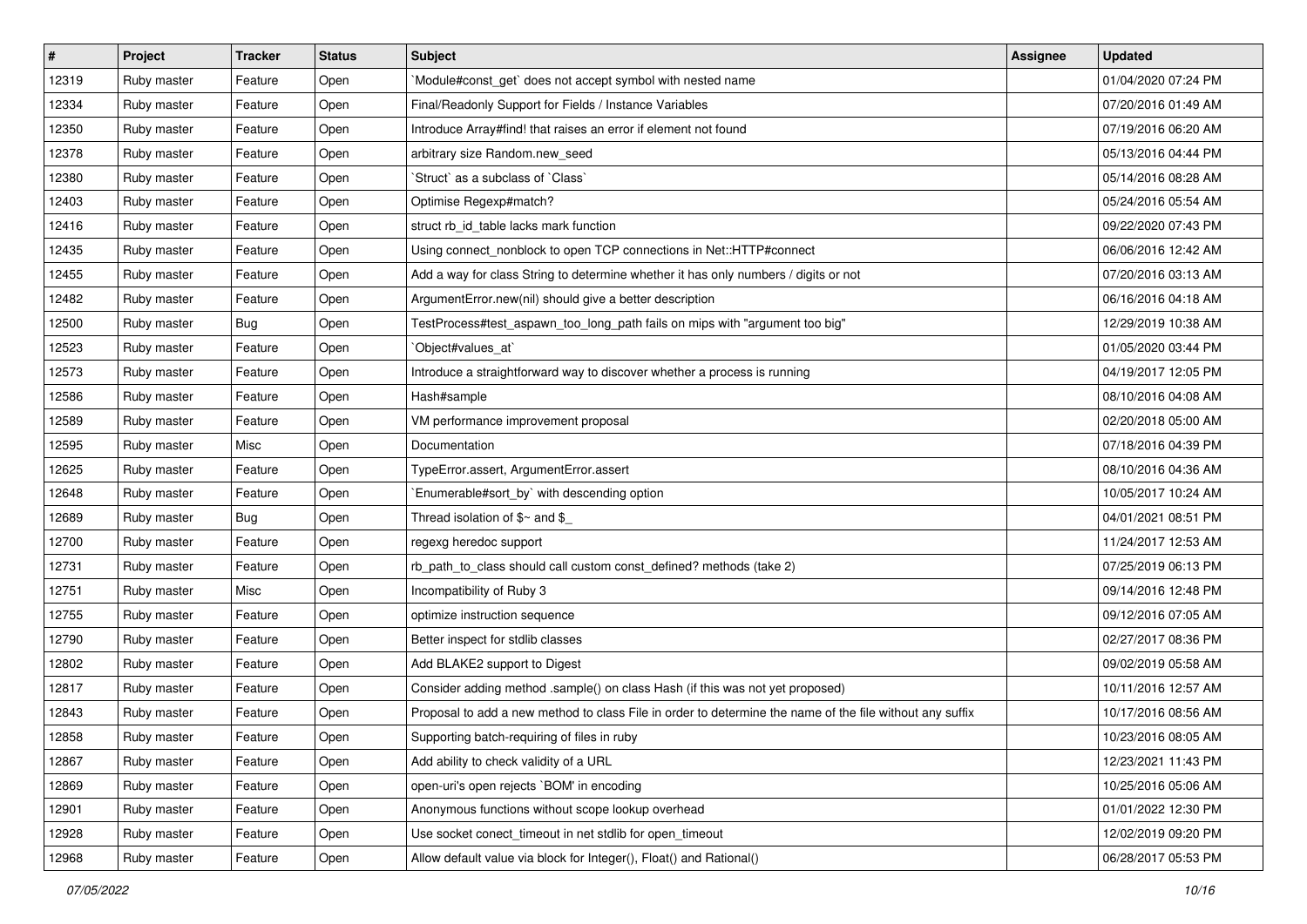| #     | Project     | <b>Tracker</b> | <b>Status</b> | <b>Subject</b>                                                                         | Assignee | <b>Updated</b>      |
|-------|-------------|----------------|---------------|----------------------------------------------------------------------------------------|----------|---------------------|
| 12969 | Ruby master | Feature        | Open          | Allow optional parameter in String#strip and related                                   |          | 01/20/2017 08:19 AM |
| 12985 | Ruby master | Feature        | Open          | HTTP should handle cookies                                                             |          | 06/24/2019 10:38 PM |
| 12986 | Ruby master | Feature        | Open          | HTTP/request basic_auth context should be switched                                     |          | 06/24/2019 10:38 PM |
| 12992 | Ruby master | Feature        | Open          | ArgumentError if hostname is missing                                                   |          | 07/27/2021 11:40 AM |
| 13006 | Ruby master | Feature        | Open          | backtrace of thread killer                                                             |          | 12/06/2016 01:11 AM |
| 13026 | Ruby master | Feature        | Open          | Public singleton methods                                                               |          | 02/22/2017 06:53 PM |
| 13048 | Ruby master | Feature        | Open          | Better way to do Regexp.new(Regexp.escape("some string"))                              |          | 01/20/2017 04:01 AM |
| 13072 | Ruby master | Misc           | Open          | Current state of date standard library                                                 |          | 09/02/2017 05:38 PM |
| 13095 | Ruby master | Feature        | Open          | [PATCH] io.c (rb_f_syscall): remove deprecation notice                                 |          | 03/26/2017 06:21 AM |
| 13103 | Ruby master | Feature        | Open          | [PATCH] random.c: use "__NR_" syscall prefix on Linux (instead of "SYS_")              |          | 01/11/2017 10:51 PM |
| 13108 | Ruby master | Feature        | Open          | [Doc Request] Explicitly document Range#sum                                            |          | 01/05/2017 11:50 PM |
| 13124 | Ruby master | Feature        | Open          | Should #puts convert to external encoding?                                             |          | 12/01/2017 06:45 PM |
| 13151 | Ruby master | <b>Bug</b>     | Open          | File.writable? doesn't report correctly if a directory is writable on Windows.         |          | 01/23/2017 05:46 PM |
| 13153 | Ruby master | Feature        | Open          | Inconsistent sprintf formatting for 0 value                                            |          | 09/29/2020 03:30 PM |
| 13164 | Ruby master | <b>Bug</b>     | Open          | A second `SystemStackError` exception results in `Segmentation fault (core dumped)`    |          | 04/14/2017 01:05 PM |
| 13174 | Ruby master | Feature        | Open          | Smaller id_table on 64bit platform                                                     |          | 01/31/2017 02:05 PM |
| 13209 | Ruby master | Misc           | Open          | fact.rb in ruby/sample variations                                                      |          | 02/14/2017 12:10 AM |
| 13211 | Ruby master | Feature        | Open          | Hash#delete taking a splat                                                             |          | 04/29/2017 08:41 PM |
| 13240 | Ruby master | Feature        | Open          | Change Unicode property implementation in Onigmo from inversion lists to direct lookup |          | 02/22/2017 08:01 AM |
| 13241 | Ruby master | Feature        | Open          | Method(s) to access Unicode properties for characters/strings                          |          | 08/08/2019 08:10 PM |
| 13245 | Ruby master | Feature        | Open          | [PATCH] reject inter-thread TLS modification                                           |          | 09/12/2017 12:54 PM |
| 13259 | Ruby master | Feature        | Open          | Kernel#Date                                                                            |          | 02/28/2017 12:09 PM |
| 13263 | Ruby master | Feature        | Open          | Add companion integer nth-root method to recent Integer#isqrt                          |          | 04/05/2017 12:49 AM |
| 13314 | Ruby master | Feature        | Open          | $dig =$                                                                                |          | 03/14/2017 12:55 PM |
| 13333 | Ruby master | Feature        | Open          | block to yield                                                                         |          | 05/19/2017 09:01 AM |
| 13342 | Ruby master | Feature        | Open          | Improve yielding block performance                                                     |          | 06/24/2019 08:33 PM |
| 13374 | Ruby master | Feature        | Open          | Fix one of performance regressions in method calling                                   |          | 06/24/2019 08:32 PM |
| 13395 | Ruby master | Feature        | Open          | Add a method to check for not nil                                                      |          | 09/30/2017 12:53 PM |
| 13434 | Ruby master | Feature        | Open          | better method definition in C API                                                      |          | 07/13/2017 07:41 AM |
| 13436 | Ruby master | Feature        | Open          | Improve performance of Array# <= > with Fixnum/Float/String elements                   |          | 06/24/2019 08:26 PM |
| 13482 | Ruby master | Feature        | Open          | Improve performance of "set instance variable"                                         |          | 06/24/2019 08:25 PM |
| 13485 | Ruby master | Bug            | Open          | MinGW TestEnumerable#test callcc SEGV info                                             |          | 04/19/2017 04:17 PM |
| 13497 | Ruby master | Misc           | Open          | Docs, code samples, Ripper example                                                     |          | 04/23/2017 04:27 AM |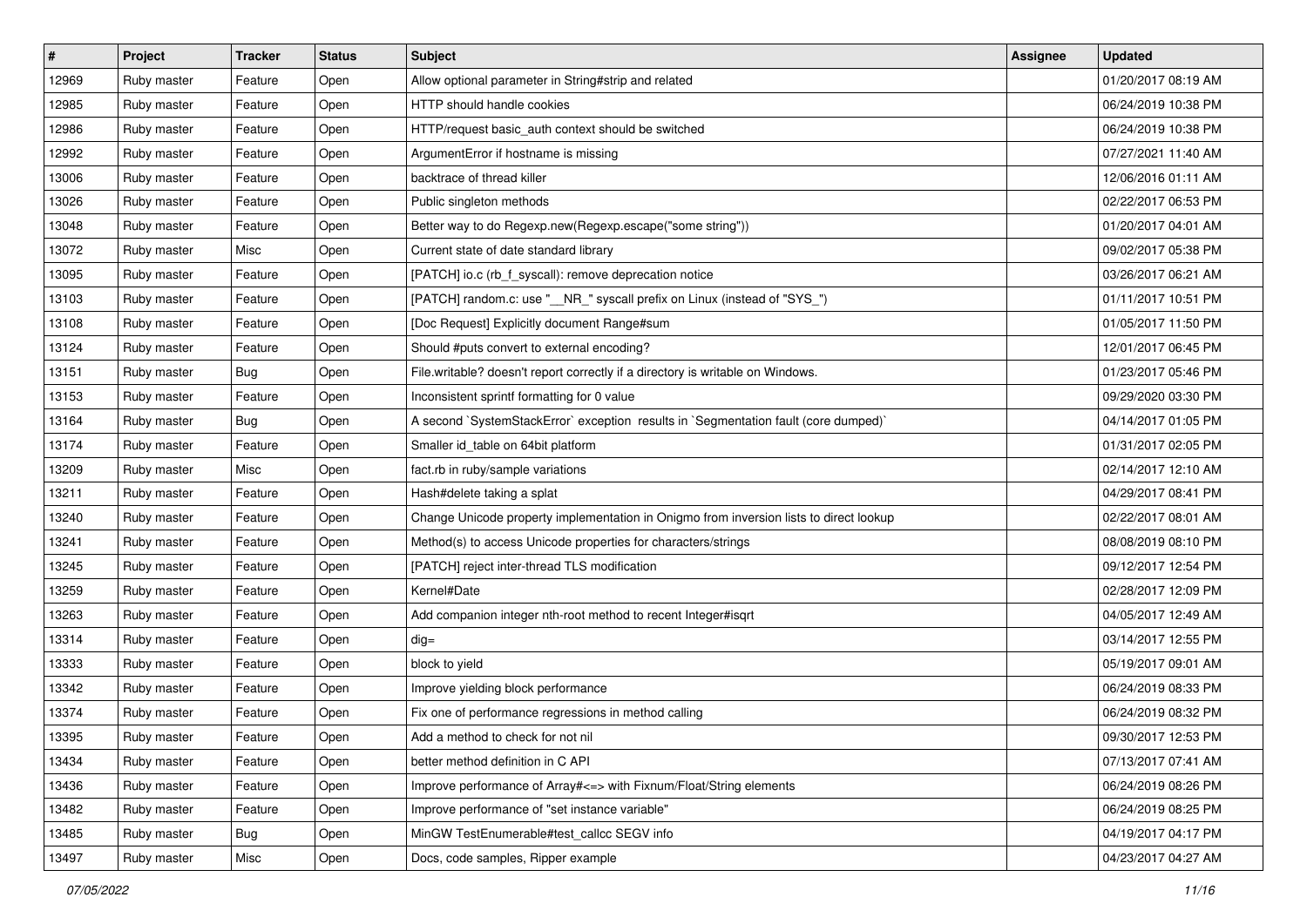| $\vert$ # | Project     | <b>Tracker</b> | <b>Status</b> | <b>Subject</b>                                                                                                                                                                             | Assignee | <b>Updated</b>      |
|-----------|-------------|----------------|---------------|--------------------------------------------------------------------------------------------------------------------------------------------------------------------------------------------|----------|---------------------|
| 13500     | Ruby master | Bug            | Open          | MinGW TestArity#test_proc_err_mess stops testing                                                                                                                                           |          | 04/26/2017 03:27 PM |
| 13502     | Ruby master | Feature        | Open          | remove unused Array#to_s implementation                                                                                                                                                    |          | 07/27/2021 11:41 AM |
| 13506     | Ruby master | Feature        | Open          | Improve performance of Complex#{+,-,*,/,**,abs2}                                                                                                                                           |          | 06/24/2019 08:21 PM |
| 13507     | Ruby master | Feature        | Open          | Improve performance of some Complex methods where call Numeric#real? internally                                                                                                            |          | 06/24/2019 08:21 PM |
| 13514     | Ruby master | Feature        | Open          | [PATCH] thread_pthread.c (native_sleep): preserve old unblock function                                                                                                                     |          | 07/27/2021 11:41 AM |
| 13542     | Ruby master | Bug            | Open          | MinGW trunk Builds - Summary of Issues                                                                                                                                                     |          | 05/19/2017 07:04 PM |
| 13557     | Ruby master | Feature        | Open          | there's no way to pass backtrace locations as a massaged backtrace                                                                                                                         |          | 06/24/2019 08:21 PM |
| 13571     | Ruby master | Bug            | Open          | Script arguments, encoding, windows / MinGW                                                                                                                                                |          | 11/12/2017 10:53 PM |
| 13574     | Ruby master | Feature        | Open          | Method redefinition warning                                                                                                                                                                |          | 08/25/2019 06:11 PM |
| 13576     | Ruby master | Feature        | Open          | File#to_path shall be deleted                                                                                                                                                              |          | 06/24/2019 08:20 PM |
| 13620     | Ruby master | Feature        | Open          | Simplifying MRI's build system: always make install                                                                                                                                        |          | 07/08/2018 09:41 AM |
| 13626     | Ruby master | Feature        | Open          | Add String#byteslice!                                                                                                                                                                      |          | 07/03/2018 11:07 PM |
| 13634     | Ruby master | Misc           | Open          | NilClass is lying about respond_to?(:clone)                                                                                                                                                |          | 06/06/2017 08:27 AM |
| 13639     | Ruby master | Feature        | Open          | Add "RTMIN" and "RTMAX" to Signal.list                                                                                                                                                     |          | 08/31/2017 09:06 AM |
| 13644     | Ruby master | <b>Bug</b>     | Open          | Windows - Setting Time.now                                                                                                                                                                 |          | 06/11/2017 03:43 AM |
| 13645     | Ruby master | Feature        | Open          | Syntactic sugar for indexing when using the safe navigation operator                                                                                                                       |          | 04/16/2019 03:00 PM |
| 13668     | Ruby master | Feature        | Open          | Show / log test-all skips in CI here or at http://rubyci.org/?                                                                                                                             |          | 06/20/2017 03:30 AM |
| 13681     | Ruby master | Feature        | Open          | Ruby digest init fails in FIPS mode when built against OpenSSL ~> 1.0.1                                                                                                                    |          | 07/04/2017 05:17 PM |
| 13719     | Ruby master | Feature        | Open          | [PATCH] net/http: allow existing socket arg for Net::HTTP.start                                                                                                                            |          | 09/12/2020 09:45 PM |
| 13733     | Ruby master | Feature        | Open          | Dump the delegator instead of the delegated object                                                                                                                                         |          | 06/29/2018 05:09 PM |
| 13750     | Ruby master | Feature        | Open          | Improve String#casecmp? and Symbol#casecmp? performance with ASCII string                                                                                                                  |          | 01/24/2021 07:12 AM |
| 13763     | Ruby master | Feature        | Open          | Trigger "unused variable warning" for unused variables in parameter lists                                                                                                                  |          | 11/28/2017 04:49 AM |
| 13765     | Ruby master | Feature        | Open          | Add Proc#bind                                                                                                                                                                              |          | 07/26/2017 01:31 PM |
| 13787     | Ruby master | Misc           | Open          | The path to Ruby 3.x - would it be useful to have a separate thread here at the tracker, for discussions and<br>issues and ideas related to ruby 3.x?                                      |          | 08/08/2017 08:29 AM |
| 13795     | Ruby master | Feature        | Open          | Hash#select return type does not match Hash#find_all                                                                                                                                       |          | 06/24/2019 06:33 PM |
| 13804     | Ruby master | Misc           | Open          | Protected methods cannot be overridden                                                                                                                                                     |          | 08/10/2017 09:41 PM |
| 13805     | Ruby master | Feature        | Open          | Make refinement scoping to be like that of constants                                                                                                                                       |          | 08/13/2017 10:52 PM |
| 13820     | Ruby master | Feature        | Open          | Add a nil coalescing operator                                                                                                                                                              |          | 03/16/2021 03:34 PM |
| 13860     | Ruby master | Feature        | Open          | A proposal for a new, simpler class-method addition to Time - for the time being calling it Time.date() but<br>another name is fine; and the ability to omit '%' tokens as arguments to it |          | 02/21/2018 12:57 PM |
| 13869     | Ruby master | Feature        | Open          | Filter non directories from Dir.glob                                                                                                                                                       |          | 10/20/2017 01:58 AM |
| 13881     | Ruby master | Feature        | Open          | Use getcontext/setcontext on OS X                                                                                                                                                          |          | 09/08/2017 09:13 AM |
| 13890     | Ruby master | Feature        | Open          | Allow a regexp as an argument to 'count', to count more interesting things than single characters                                                                                          |          | 12/30/2017 04:37 AM |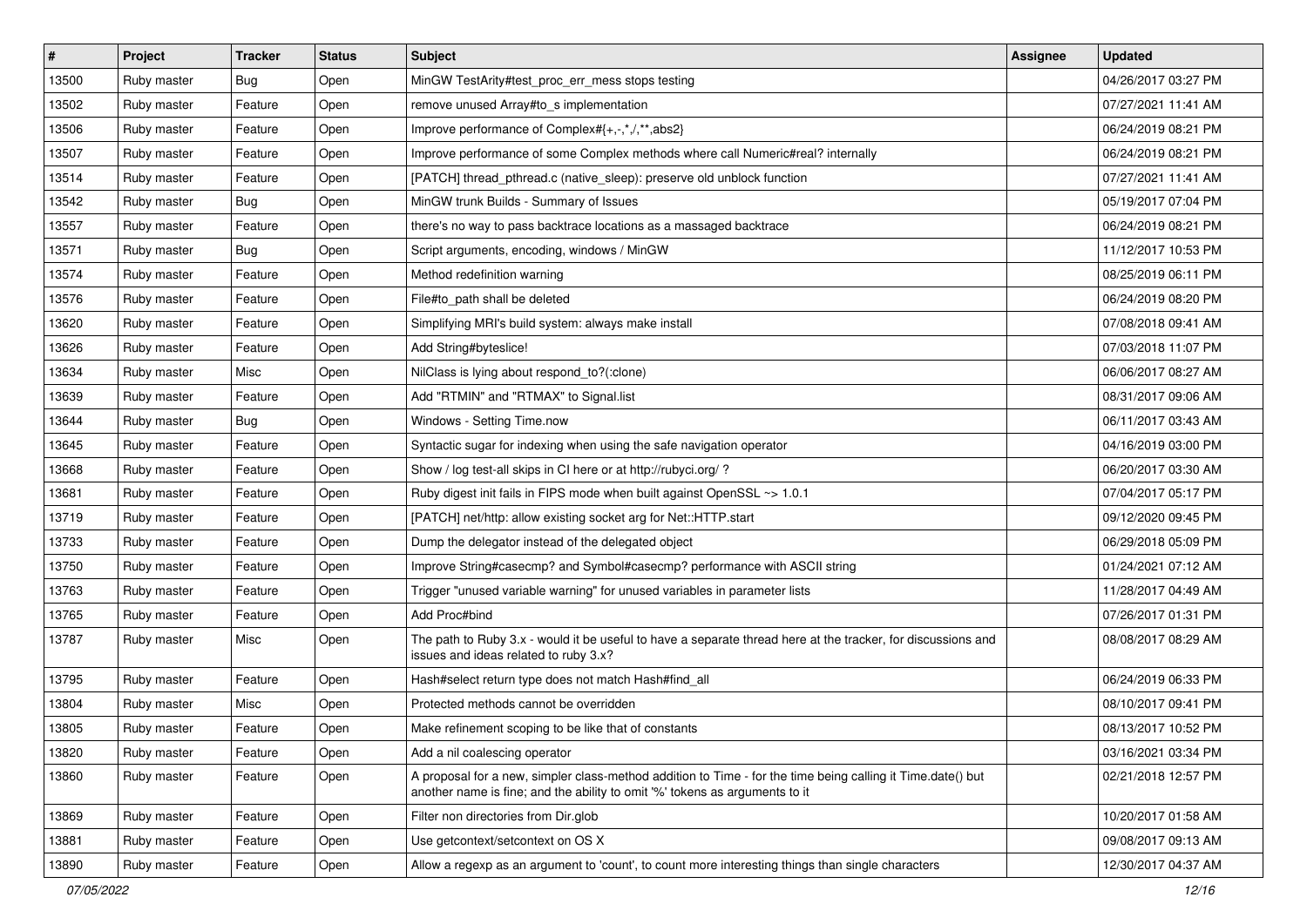| $\vert$ # | Project     | <b>Tracker</b> | <b>Status</b> | Subject                                                                                                               | Assignee | <b>Updated</b>      |
|-----------|-------------|----------------|---------------|-----------------------------------------------------------------------------------------------------------------------|----------|---------------------|
| 13893     | Ruby master | Feature        | Open          | Add Fiber#[] and Fiber#[]= and restore Thread#[] and Thread#[]= to their original behavior                            |          | 08/14/2020 01:48 AM |
| 13913     | Ruby master | Feature        | Open          | Method definition with explicitly callable method names                                                               |          | 06/24/2019 05:49 PM |
| 13922     | Ruby master | Feature        | Open          | Consider showing warning messages about same-named aliases - either directly or perhaps via the "did<br>you mean gem" |          | 09/25/2017 12:21 PM |
| 13924     | Ruby master | Feature        | Open          | Add headings/hints to RubyVM::InstructionSequence#disasm                                                              |          | 09/20/2017 01:40 PM |
| 13927     | Ruby master | Feature        | Open          | Integrate module_function as a core language type                                                                     |          | 09/25/2017 10:30 PM |
| 13933     | Ruby master | Feature        | Open          | Add Range#empty?                                                                                                      |          | 10/25/2017 09:19 AM |
| 13934     | Ruby master | Feature        | Open          | [Feature request] Being able to set a default encoding other than Unicode on a "per-project" basis                    |          | 09/25/2017 05:18 AM |
| 13936     | Ruby master | Feature        | Open          | Make regular expressions debugable                                                                                    |          | 10/07/2017 01:25 AM |
| 13968     | Ruby master | Misc           | Open          | [Ruby 3.x perhaps] - A (minimal?) static variant of ruby                                                              |          | 01/14/2018 03:24 PM |
| 14025     | Ruby master | Feature        | Open          | #initialize with ivars                                                                                                |          | 10/19/2017 06:50 AM |
| 14033     | Ruby master | Feature        | Open          | Add String#append                                                                                                     |          | 08/08/2018 03:01 AM |
| 14037     | Ruby master | Misc           | Open          | Writing doxygen document comments to static functions                                                                 |          | 10/21/2017 07:48 AM |
| 14040     | Ruby master | Feature        | Open          | deprecate HTTP.version 1 2                                                                                            |          | 10/22/2017 09:32 AM |
| 14049     | Ruby master | <b>Bug</b>     | Open          | SEGV svn 60401 require_relative                                                                                       |          | 10/26/2017 05:25 PM |
| 14052     | Ruby master | Feature        | Open          | Introduce SecureRandom.with_chars                                                                                     |          | 12/12/2017 08:59 AM |
| 14064     | Ruby master | <b>Bug</b>     | Open          | test-all with and without -j - incorrect assertions and missing test methods                                          |          | 11/03/2017 10:54 PM |
| 14077     | Ruby master | Feature        | Open          | Add Encoding::FILESYSTEM and Encoding::LOCALE constants                                                               |          | 11/03/2017 09:31 PM |
| 14079     | Ruby master | Feature        | Open          | Validate argument list without calling method                                                                         |          | 11/07/2017 03:20 AM |
| 14083     | Ruby master | Bug            | Open          | Refinement in block calling incorrect method                                                                          |          | 11/05/2017 07:36 PM |
| 14084     | Ruby master | Feature        | Open          | Introduce Enumerator#next?                                                                                            |          | 11/06/2017 03:28 PM |
| 14092     | Ruby master | Feature        | Open          | Add extension key argument to Tempfile                                                                                |          | 11/08/2017 06:47 PM |
| 14111     | Ruby master | Feature        | Open          | ArgumentError00000000000000000000000000                                                                               |          | 06/13/2019 05:41 AM |
| 14114     | Ruby master | Feature        | Open          | Add #step for Array, Enumerable, Enumerator                                                                           |          | 06/24/2019 05:00 PM |
| 14122     | Ruby master | Feature        | Open          | Add LogicError                                                                                                        |          | 06/17/2019 11:47 PM |
| 14125     | Ruby master | Feature        | Open          | Readline Module (STDLIB): Add support for ^O emacs keybinding?                                                        |          | 08/25/2019 08:48 PM |
| 14129     | Ruby master | Feature        | Open          | Feature Request: sockets - add support for recvmmsg                                                                   |          | 12/12/2017 08:35 AM |
| 14136     | Ruby master | Feature        | Open          | Implement #empty? on more classes                                                                                     |          | 10/27/2018 07:20 AM |
| 14149     | Ruby master | Misc           | Open          | Ruby Birthday Thread - 25th years anniversary                                                                         |          | 12/02/2017 01:40 AM |
| 14153     | Ruby master | Feature        | Open          | [PATCH] resurrection of # -*- warn_past_scope: true -*-                                                               |          | 12/26/2017 08:53 AM |
| 14164     | Ruby master | Feature        | Open          | [Suggestion] Type system for ruby 3x to be usable for e. g. rubocop or autogenerating crystal code and so<br>forth    |          | 08/12/2019 08:15 AM |
| 14177     | Ruby master | Feature        | Open          | PATCH: File::Stat#dev on Windows                                                                                      |          | 12/25/2017 06:15 PM |
| 14190     | Ruby master | Misc           | Open          | What are the semantics of \$SAFE?                                                                                     |          | 12/15/2017 10:28 PM |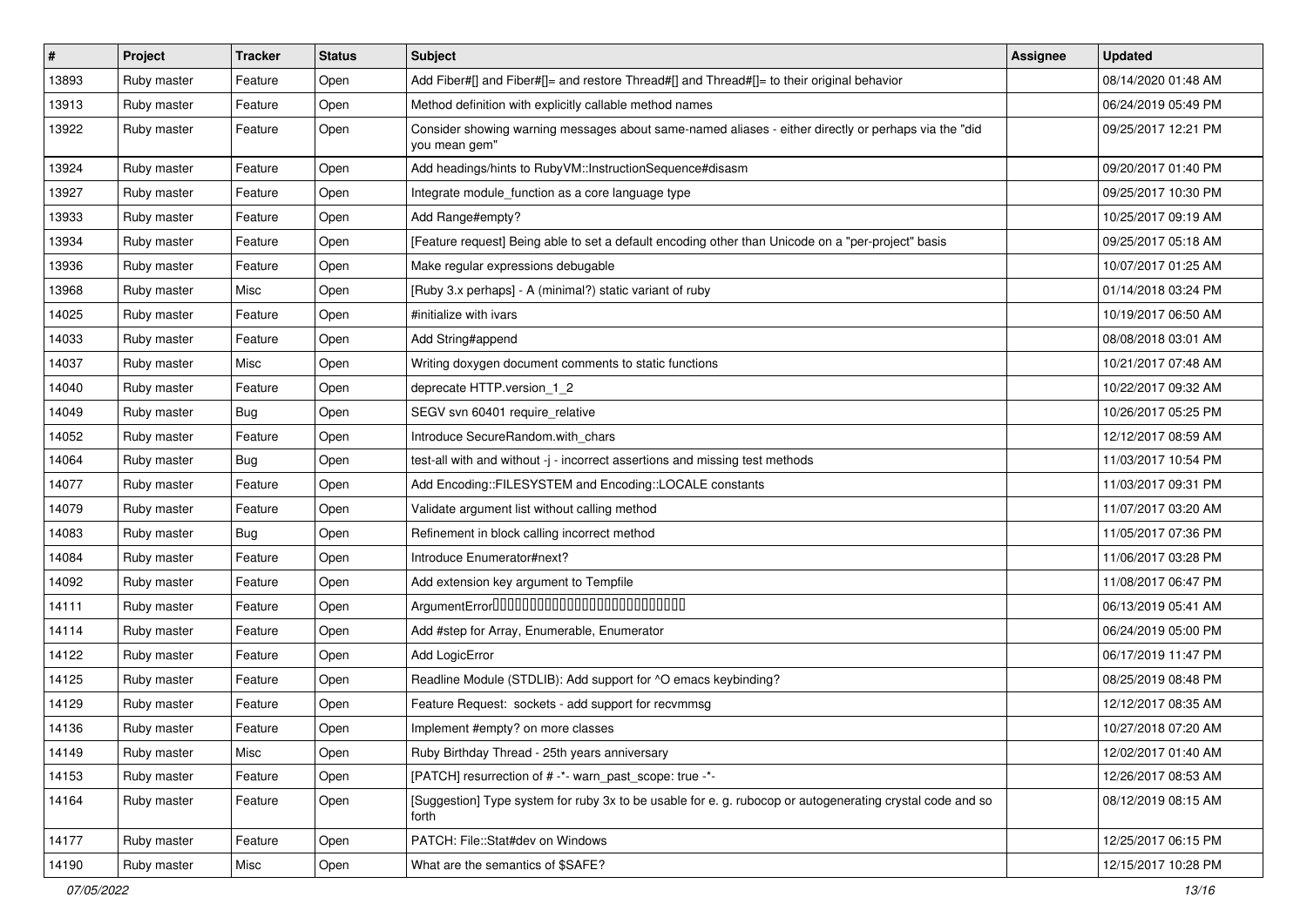| $\vert$ # | Project     | <b>Tracker</b> | <b>Status</b> | Subject                                                                                                                      | <b>Assignee</b> | <b>Updated</b>      |
|-----------|-------------|----------------|---------------|------------------------------------------------------------------------------------------------------------------------------|-----------------|---------------------|
| 14197     | Ruby master | Feature        | Open          | Enumerable#{select,reject}` accept a pattern argument                                                                        |                 | 04/04/2020 05:47 AM |
| 14217     | Ruby master | Feature        | Open          | Expose RUBY_PATCHLEVEL_STR or similar with patch level info for rc/preview as a constant                                     |                 | 06/01/2018 03:00 AM |
| 14249     | Ruby master | Feature        | Open          | Remove str[match_str]                                                                                                        |                 | 05/19/2018 06:13 PM |
| 14274     | Ruby master | Feature        | Open          | Merge Std-Lib Time Class into Core                                                                                           |                 | 07/19/2021 07:54 AM |
| 14275     | Ruby master | Feature        | Open          | GC not aggressive enough                                                                                                     |                 | 06/17/2021 06:54 PM |
| 14276     | Ruby master | Feature        | Open          | Ruby core debugger API                                                                                                       |                 | 01/05/2018 07:54 PM |
| 14278     | Ruby master | Feature        | Open          | Ambiguous Exception for OpenSSL::HMAC.digest                                                                                 |                 | 06/20/2019 11:36 PM |
| 14328     | Ruby master | Feature        | Open          | SIMD vectorization                                                                                                           |                 | 07/16/2018 05:12 PM |
| 14348     | Ruby master | Feature        | Open          | win32ole: enable using coclass-es with multiple IDispatch implementations                                                    |                 | 01/10/2018 11:35 AM |
| 14364     | Ruby master | <b>Bug</b>     | Open          | Regexp last match variable in procs                                                                                          |                 | 09/14/2018 05:28 AM |
| 14365     | Ruby master | Feature        | Open          | irreconcilable ancestor chain ordering expectations should perhaps produce an error                                          |                 | 08/13/2019 05:18 AM |
| 14378     | Ruby master | Feature        | Open          | Increase Fixnum range on Windows from 31 bits to 63 bits                                                                     |                 | 06/18/2021 07:31 PM |
| 14387     | Ruby master | <b>Bug</b>     | Open          | Ruby 2.5 <sup>D</sup> Alpine Linux 000000000000 SystemStackError 00000                                                       |                 | 04/21/2020 03:13 PM |
| 14392     | Ruby master | Feature        | Open          | Pipe operator                                                                                                                |                 | 12/13/2018 09:51 AM |
| 14393     | Ruby master | Feature        | Open          | Support sending file descriptors (on local machine) via DRb UNIX                                                             |                 | 01/24/2018 08:58 PM |
| 14399     | Ruby master | Feature        | Open          | Add Enumerable#product                                                                                                       |                 | 08/11/2019 09:34 PM |
| 14401     | Ruby master | Feature        | Open          | Integer#digits0000000000000000                                                                                               |                 | 01/25/2018 01:13 PM |
| 14404     | Ruby master | Feature        | Open          | Adding writev support to IO#write_nonblock                                                                                   |                 | 01/29/2018 12:29 AM |
| 14411     | Ruby master | Feature        | Open          | URI#secure?                                                                                                                  |                 | 02/11/2018 03:44 PM |
| 14418     | Ruby master | <b>Bug</b>     | Open          | ruby 2.5 slow regexp execution                                                                                               |                 | 12/29/2019 10:34 AM |
| 14422     | Ruby master | Bug            | Open          | Ruby configuration options should not be reused for gem builds                                                               |                 | 03/05/2018 03:32 PM |
| 14423     | Ruby master | Feature        | Open          | Enumerator from single object                                                                                                |                 | 11/20/2019 05:04 AM |
| 14430     | Ruby master | Feature        | Open          | net/http: use Socket.tcp with connect_timeout, instead of TCPSocket.open wrapped in Timeout.timeout                          |                 | 01/19/2021 10:01 AM |
| 14449     | Ruby master | Feature        | Open          | error when trying to run rails s                                                                                             |                 | 12/23/2021 11:43 PM |
| 14463     | Ruby master | Feature        | Open          | Allow comments to precede dots in member expressions                                                                         |                 | 12/23/2021 11:43 PM |
| 14465     | Ruby master | Feature        | Open          | rename/alias and then obsolete UDPSocket::send                                                                               |                 | 12/23/2021 11:43 PM |
| 14474     | Ruby master | <b>Bug</b>     | Open          | skip "TestException#test thread signal location" as known bug                                                                |                 | 12/10/2018 07:09 AM |
| 14480     | Ruby master | <b>Bug</b>     | Open          | miniruby crashing when compiled with -O2 or -O1 on aarch64                                                                   |                 | 02/23/2021 10:35 AM |
| 14550     | Ruby master | Feature        | Open          | Support keyword arguments with Date#step                                                                                     |                 | 02/26/2018 03:58 AM |
| 14555     | Ruby master | Feature        | Open          | OpenStruct performance doesn't have to be slow                                                                               |                 | 02/27/2018 12:59 AM |
| 14564     | Ruby master | Feature        | Open          | dig` opposite method                                                                                                         |                 | 03/07/2018 11:24 PM |
| 14565     | Ruby master | Feature        | Open          | Simpler, one-liner, failsafe require in ruby? [Suggested names: require_failsafe, require_safe, require_try,<br>require_add) |                 | 10/09/2019 05:42 AM |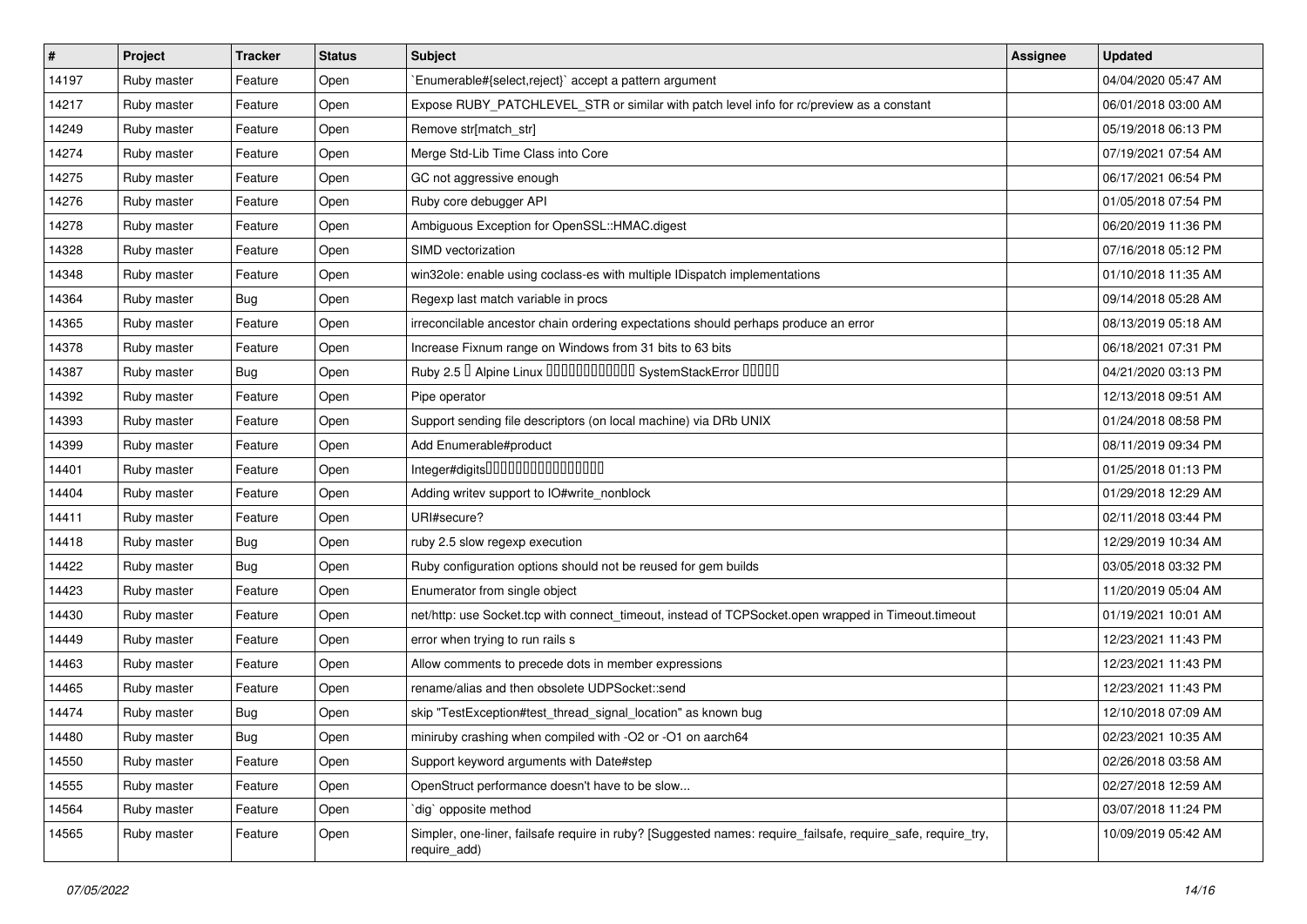| $\sharp$ | Project     | <b>Tracker</b> | <b>Status</b> | <b>Subject</b>                                                                                                                | <b>Assignee</b> | <b>Updated</b>      |
|----------|-------------|----------------|---------------|-------------------------------------------------------------------------------------------------------------------------------|-----------------|---------------------|
| 14570    | Ruby master | Feature        | Open          | Make File.expand_path/real_path casing consistent on Windows                                                                  |                 | 06/17/2021 04:22 PM |
| 14574    | Ruby master | Feature        | Open          | percent literals and binary encoding strings                                                                                  |                 | 03/04/2018 07:38 AM |
| 14580    | Ruby master | Feature        | Open          | Hash#store accepts a block                                                                                                    |                 | 03/08/2018 11:59 AM |
| 14582    | Ruby master | <b>Bug</b>     | Open          | Unable to use `method_entry` and `method_return` tracing probes since 2.5                                                     |                 | 06/18/2021 06:08 PM |
| 14585    | Ruby master | Feature        | Open          | Array#each_pair                                                                                                               |                 | 03/11/2018 11:38 PM |
| 14593    | Ruby master | Feature        | Open          | Add `Enumerator#concat`                                                                                                       |                 | 03/08/2018 09:15 PM |
| 14601    | Ruby master | Feature        | Open          | test-all & ruby/test m17n comb.rb - fixup                                                                                     |                 | 08/26/2019 07:30 PM |
| 14602    | Ruby master | Feature        | Open          | Version of dig that raises error if a key is not present                                                                      |                 | 05/25/2022 12:02 PM |
| 14605    | Ruby master | Feature        | Open          | Remove `original_iseq` from `rb_iseq_constant_body`                                                                           |                 | 08/26/2019 07:31 PM |
| 14606    | Ruby master | Feature        | Open          | Change begin-else-end without rescue from warning to syntax error                                                             |                 | 03/16/2018 01:22 AM |
| 14615    | Ruby master | Feature        | Open          | Consider introducing shortcut to check Net::HTTP response type                                                                |                 | 03/19/2018 05:43 AM |
| 14618    | Ruby master | Feature        | Open          | Add display width method to String for CLI                                                                                    |                 | 03/21/2018 04:00 AM |
| 14624    | Ruby master | Feature        | Open          | #{nil} allocates a fresh empty string each time                                                                               |                 | 04/21/2018 11:12 AM |
| 14625    | Ruby master | Feature        | Open          | yield_self accepts an argument, calling to_proc                                                                               |                 | 03/30/2018 06:52 AM |
| 14636    | Ruby master | Feature        | Open          | `Hash` has a method for accessing the shortest path towards a certain key                                                     |                 | 03/28/2018 09:42 AM |
| 14669    | Ruby master | Feature        | Open          | Regexp does not expose the amount of capture groups.                                                                          |                 | 04/08/2018 11:11 AM |
| 14672    | Ruby master | Feature        | Open          | Introduce a Date.safe parse method                                                                                            |                 | 04/18/2018 10:11 AM |
| 14673    | Ruby master | Misc           | Open          | Documentation for `Array#drop` / `drop_while` unclear in regard to modification                                               |                 | 04/10/2018 09:51 AM |
| 14681    | Ruby master | Bug            | Open          | `syswrite': stream closed in another thread (IOError)                                                                         |                 | 04/22/2018 12:12 AM |
| 14685    | Ruby master | Feature        | Open          | IRB doesn't print exception cause                                                                                             |                 | 04/13/2018 03:20 PM |
| 14701    | Ruby master | Feature        | Open          | If the object is not frozen, I want to be able to redefine the compound assignment operator.                                  |                 | 08/11/2019 08:46 PM |
| 14710    | Ruby master | Feature        | Open          | I'd like to know from C API that "It has only one reference to Ruby object" to determine whether it is a<br>temporary object. |                 | 04/24/2018 11:28 PM |
| 14715    | Ruby master | Feature        | Open          | Pathname#== should compare by #realpath instead of #to_s                                                                      |                 | 08/26/2019 07:38 PM |
| 14718    | Ruby master | Feature        | Open          | Use jemalloc by default?                                                                                                      |                 | 03/25/2020 06:38 PM |
| 14723    | Ruby master | Feature        | Open          | [WIP] sleepy GC                                                                                                               |                 | 05/18/2018 09:13 AM |
| 14735    | Ruby master | Misc           | Open          | thread-safe operations in a hash could be documented                                                                          |                 | 05/04/2018 01:09 PM |
| 14758    | Ruby master | Feature        | Open          | Add a first-class support for isolated bounded packages / modules / contexts                                                  |                 | 05/18/2018 09:13 AM |
| 14759    | Ruby master | Feature        | Open          | [PATCH] set M_ARENA_MAX for glibc malloc                                                                                      |                 | 03/15/2019 06:54 AM |
| 14761    | Ruby master | <b>Bug</b>     | Open          | TestThread#test_join_limits hangs up on Solaris 10 with gcc                                                                   |                 | 05/16/2018 05:23 AM |
| 14768    | Ruby master | Misc           | Open          | Add documentation for    and &&                                                                                               |                 | 05/17/2018 09:45 AM |
| 14770    | Ruby master | Misc           | Open          | [META] DevelopersMeeting                                                                                                      |                 | 05/17/2018 12:28 PM |
| 14771    | Ruby master | Feature        | Open          | Add method to create DNS resource from data string                                                                            |                 | 05/17/2018 10:43 PM |